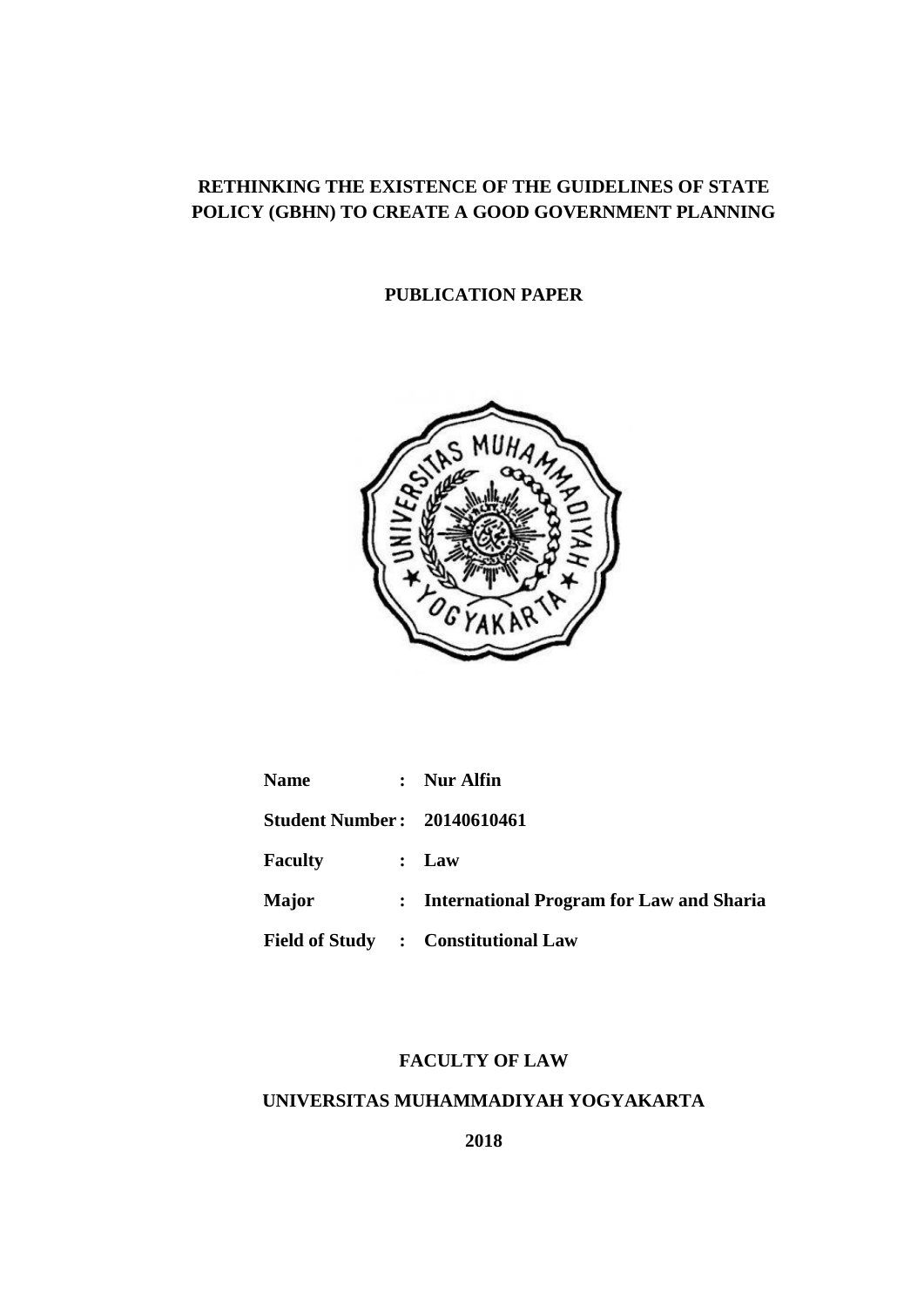# **Rethinking The Existence of the Guidelines of State Policy (GBHN) to Create Good Government Planning** By: Nur Alfin

International program for law and sharia, Faculty of Law, Universitas

Muhammadiyah Yogyakarta, Brawijaya Street, Tamantirto, Kasihan, Bantul,

Yogyakarta, INDONESIA 55183

Email: [nuralfin359@yahoo.com](mailto:nuralfin359@yahoo.com)

#### **ABSTRACT**

During the new order, the People's Representative Assembly (MPR) created grand design of the state policy called GBHN as the main guidelines in conducting the national development. Unfortunately, after the end of the new order in 1998 and by the amendment of 1945 Constitution, GBHN itself has been replaced by national long-term development plan (RPJPN) made by the president. It is subject to change as the president is always replaced by another one within four or ten years; it means the planning that has been written down in RPJPN may be terminated by the new president and changed into new ones. The aims of the research is to investigate how importance the GBHN in giving guidance to the government. This is a normative legal research with the descriptive qualitative method. The study reveals that the GBHN was very needed by the government because it had been the major guideline for actuating the planning into the real activities. Moreover it was designed by referring to Pancasila and 1945 Constitution. After the  $4<sup>th</sup>$  amendment of the 1945 Constitution in 1998, the national development was no longer guided by the GBHN but by Law No. 25 of 2004 on National Development Planning System (SPPN). The research recommends that the government should revive the GBHN as it is mentioned clearly in the Preamble of the 1945 Constitution and its final purpose is to create justice and welfare of Indonesian people.

**Keywords**:*guidelines of state policy (GBHN), national long-term development* 

*plan (RPJPN), national development.*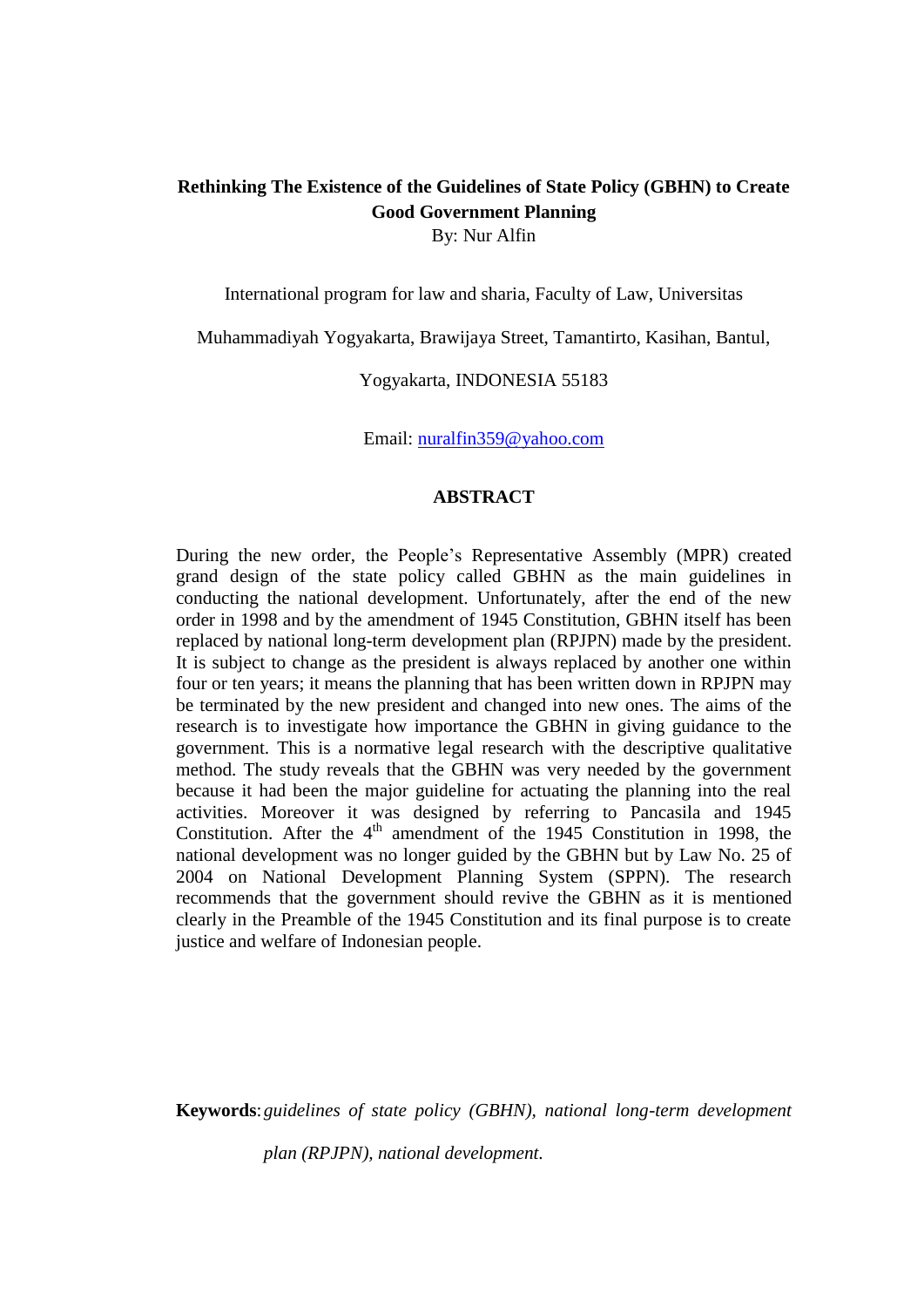# **1. INTRODUCTION**

The Guidelines of State Policy (GBHN) had been very important for the general development in Indonesia for several decades. From GBHN the state and all of its agencies derived the national development programs not only for central government but also small districts/villages. It prescribed the detail implementation plans for the whole government agencies. It also had clear guidelines and strategies how to achieve the goals written in the planning.

Historically during the new order<sup>1</sup>, the president had implemented the national development programs by using the guidelines mentioned in the GBHN as it was regarded as the second highest guidance of the country after the 1945 Constitution. Nevertheless, since the 4th amendment of Indonesian constitution in 1998, the role of GBHN was halted. The state does not have guidelines in organizing, conducting, and controlling the national development programs like those of GBHN but it is directed merely by the vision and mission of the elected president.

Since the reform era in 1998, it must be admitted that there has been a radical change in the state system. The People's Representative Assembly (MPR), formerly was the highest state institution.<sup>2</sup> In the old order and during new order era, the People's Representative Assembly has the authority to enact the Constitution and GBHN as it is mentioned clearly in the constitution

 $\overline{a}$ 

<sup>1</sup> New order mean Soeharto era

<sup>&</sup>lt;sup>2</sup> Bahaudin, "Menghidupkan Kembali GBHN: Komparasi GBHN dan RPJPN sebagai Kebijakan Politik Hukum Nasional dalam Bidang Pembangunan", *Jurnal keamanan nasional,* Vol. III, No.1, (May, 2017), p. 95.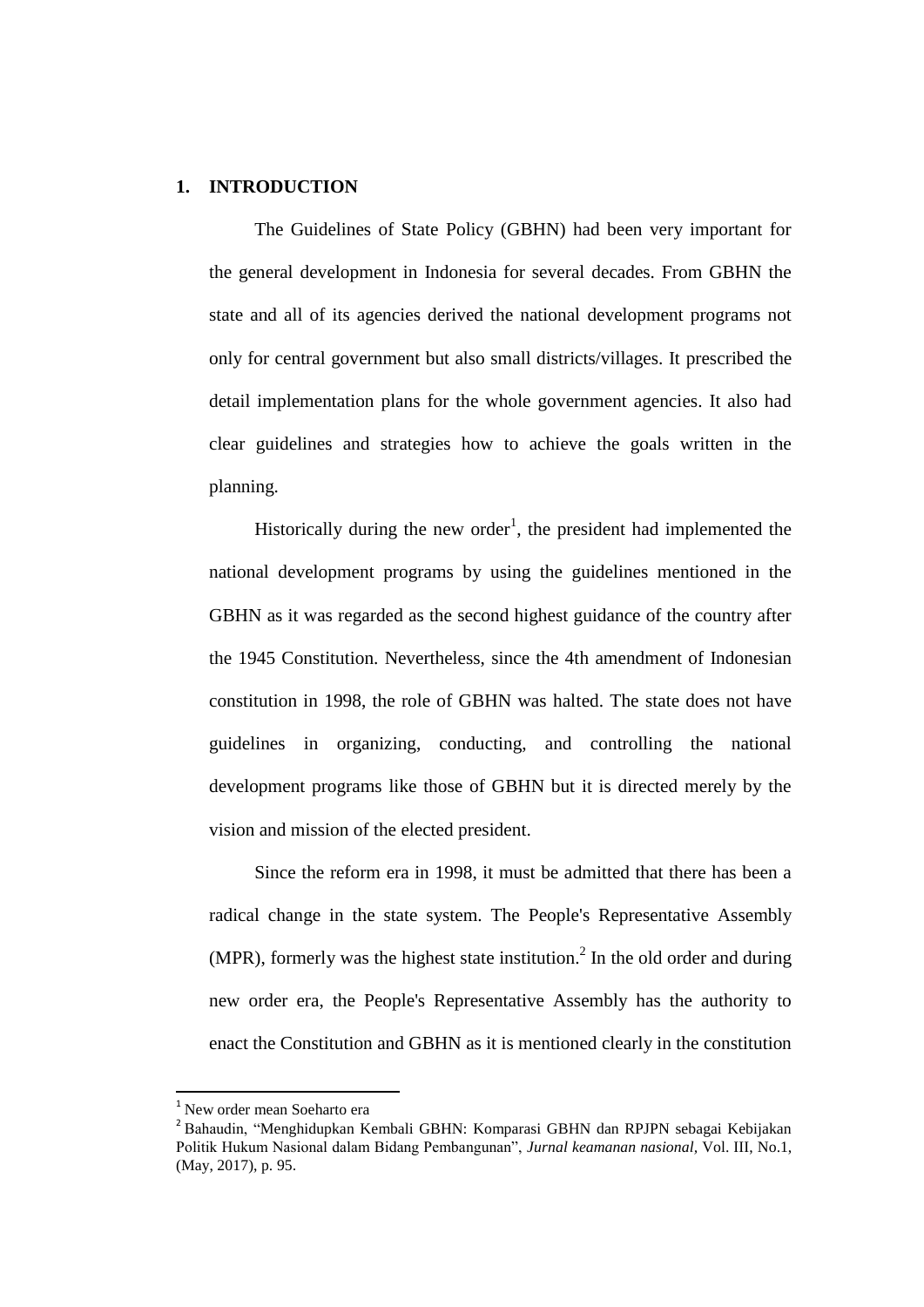of the state 1945 then it was highlighted in Article 3. In other words, it was obviously seen that the MPR has the authority to make GBHN.

The President made the Planning of National Development Programs based on GBHN made by MPR (MPR Decission).<sup>3</sup> Moreover, GBHN was manifestation of the philosophies of Indonesia Founding Fathers. It consisted of goals to be achieved by the nation in various fields such as political, economic, social, cultural and military system. It had been treated as the main reference for the Indonesian development during the Old Order and the New Order. During the reform era, GBHN was then removed from the national agenda through the 1945 constitution amendment since the constitution was accused to be the source of power abuse given to the People's Representative Assembly (MPR) an absolute supreme power in the state. Since then, the Law No. 25 of 2004 on National Development Planning System<sup>4</sup> has been enacted.

After the 4th amendment, there was a very significant change in the hierarchy of goverment institutions as seen below;

#### **Figure 1**



The Indonesian constitutional hierarchy before the 4th amendment

<sup>3</sup> Yessi, "Perbandingan Perencanaan Pembangunan Nasional Sebelum Dan Sesudah Amandemen Undang-Undang Dasar 1945", *Fiat Justisia Jurnal Ilmu Hukum,* Vol. 9, No. 1, (March, 2015), ISSN: 1978-5186, p. 75.

<sup>&</sup>lt;sup>4</sup> Law No. 25 of 2004 on National Development Planning System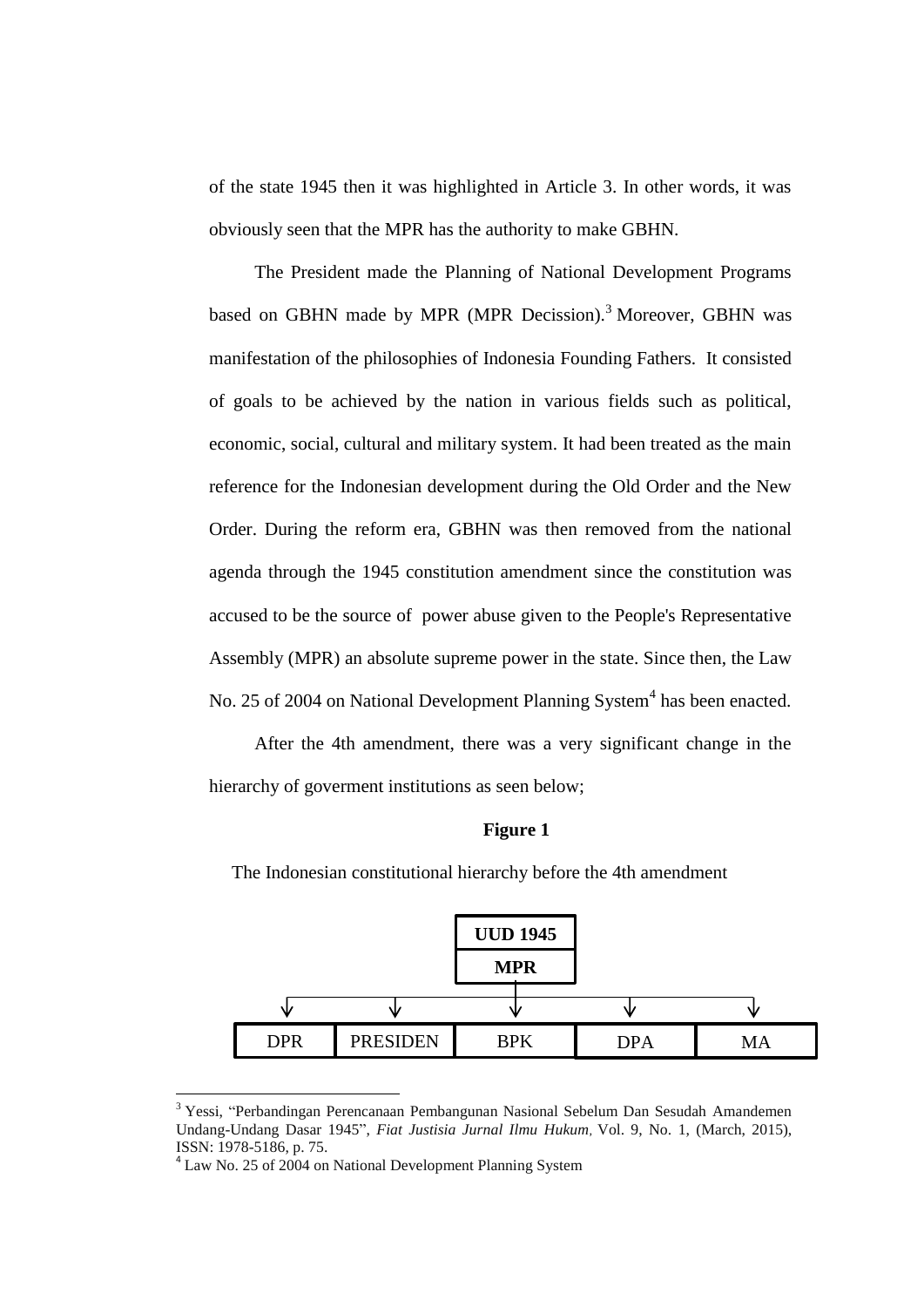### **Figure 2**



The Indonesian constitutional hierarchy after the 4th amendment

During the Soeharto New Order Era, MPR had the authority to set national development planning system (GBHN) every five years. The MPR made comprehensively national development planning system and instructed the President to implement the planning. After the New Order period passed by, the formulation of the planning then is given to the President and Vice President. As stipulated in the Law No. 25 of 2004 on the National Development Planning System that the President and Vice President are given the task to prepare national development planning and strategy for 5 years or the National Medium-Term Development Planning  $(RPJMN).$ <sup>5</sup>

RPJMN is also made by referring to the preamble of the 1945 Constitution, Law No. 17 of 2007 on  $RPJPN^6$ , and Article 15 e of Law No. 42 of 2008 on General Election of President and Vice President.<sup>7</sup> Those laws demanded the president to have visions, missions and programs for the next five years.

<sup>5</sup> *Ibid,* p. 90.

<sup>&</sup>lt;sup>6</sup> Law No. 17 of 2017 on the National Long-term Development Plan (RPJPN).

 $^{7}$  Law No. 42 of 2008 on General Election of President and Vice President.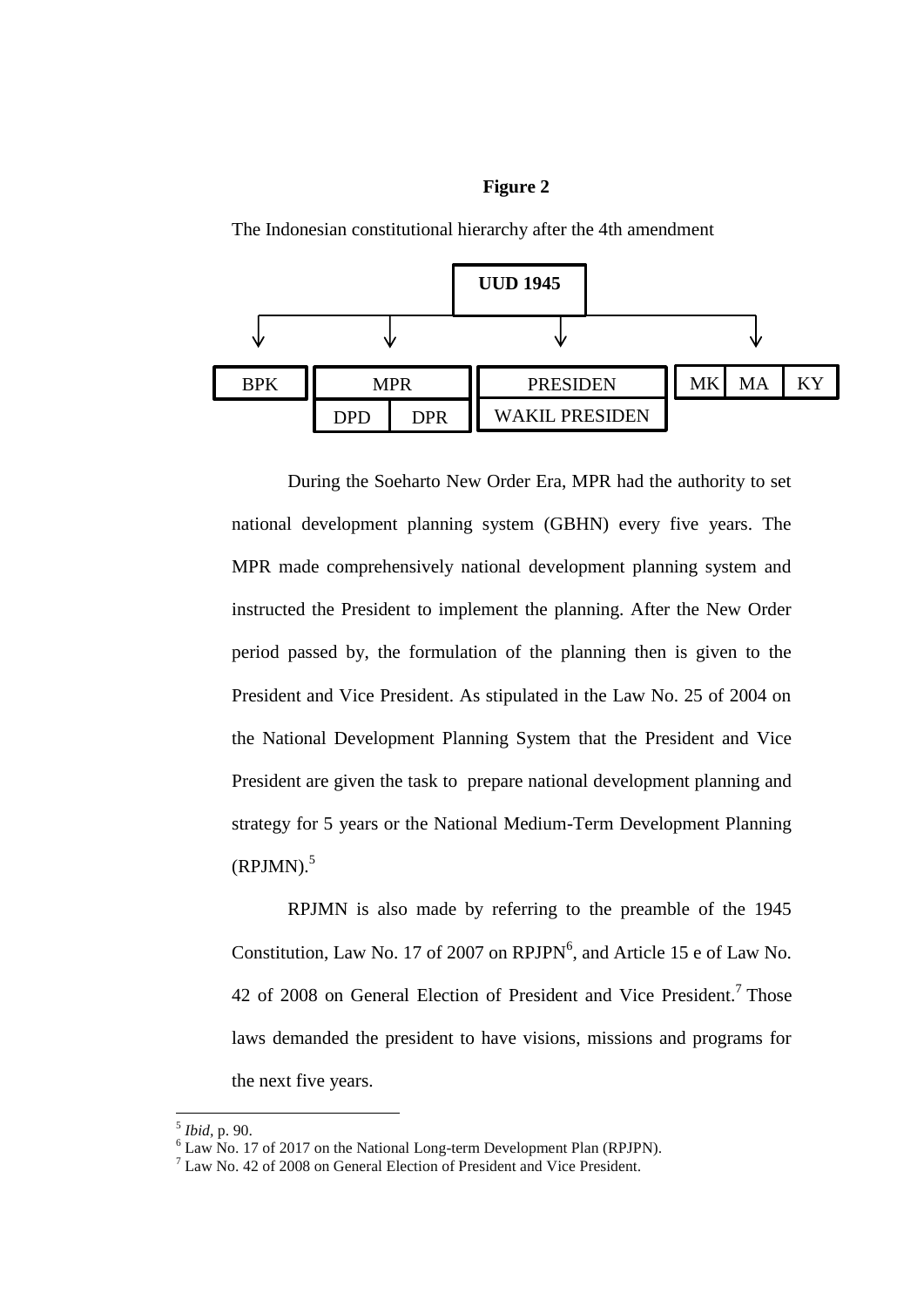The absence of GBHN as a product of the MPR had created problems because MPR does not have any authority to produce legal products anymore. Furthermore, in the absence of GBHN, the plannings of national development are assumed be problematic because the state does not have guideline at the implementation phase on how to reach the national goals. Thus, it is important to consider the existence of GBHN for creating good government planning.

# **2. RESEARCH METHOD**

#### **2.1. Type of Research**

This type of research is normative legal research. Normative legal research is a legal research that uses the law as the basis for using a variety of secondary data. it will be taken from literature: books, journals, legislation, court decisions, legal theory, and also the opinions of jurists. It is also related to principles, norms, agreement, and doctrines.

#### **2.2. Type of Data**

The data which will be used in this research is secondary data. The secondary data consist of primary legal material, secondary legal material, and tertiary legal material. The detail data will explain as follows:

- 1. Primary legal material consists of regulations as follows:
	- a. The 1945 Constitution
	- b. Law No. 25 of 2004 on National Development Planning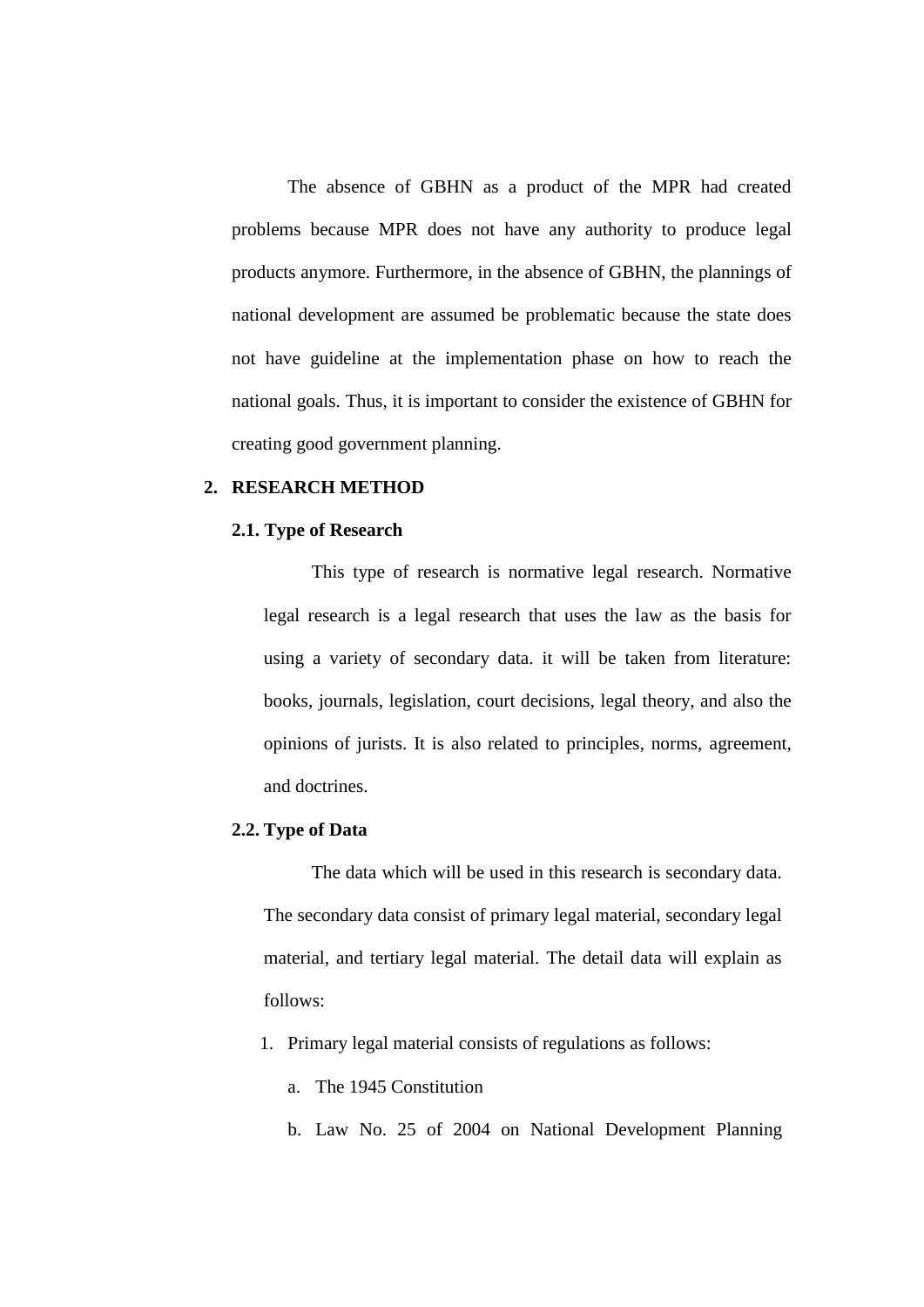System

- c. Law No. 12 of 2011 on The Regulations of Legislations
- d. Law No. 17 of 2017 on The National Long-term Development Plan (RPJPN) 2005-2025
- e. Law No. 42 of 2008 on General Election of President and Vice President
- f. The various laws related to the Guidelines of State Policy, etc.
- 2. Secondary legal material consists of several documents that related to the primary legal materials as follows:
	- a. Books;
	- b. Scientific journals;
	- c. Other legal documents related the issue;
	- d. Trusted situs internet; and
	- e. Other non-legal documents related to this research.
- 3. Tertiary legal material, as follows:
	- a. Dictionary;
	- b. Encyclopedia.

## **2.3. Method of Collecting Data**

Method of data collection in this research will be conducted through library research by literature learning. This method will collect data by reading, analyzing and trying to make a conclusion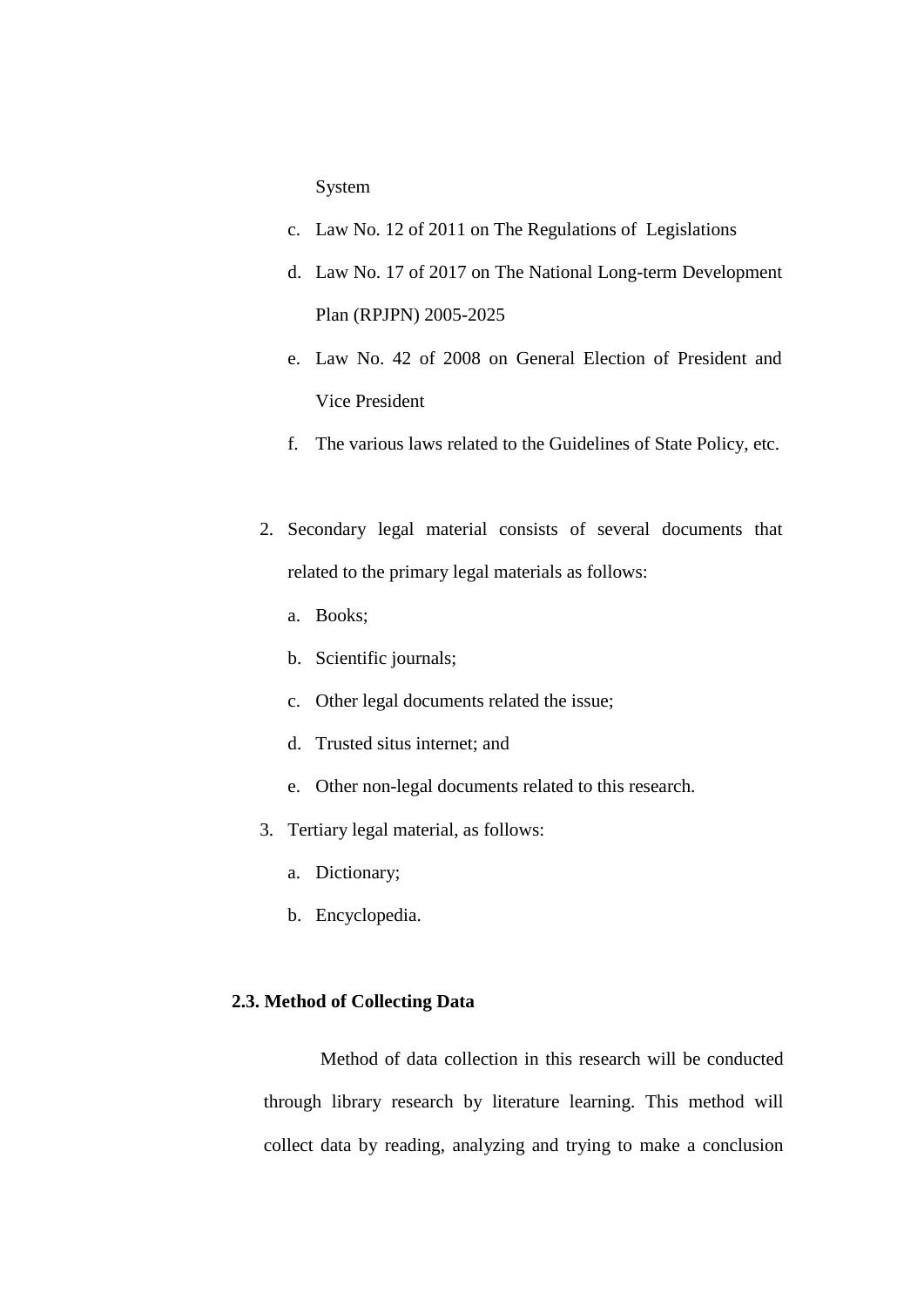from related documents such as constitution or laws, books, scientific journals and others which related to the main problem as the object of this research.

## **2.4. Data Analysis**

The data will be analyzed systematically through qualitative descriptive approach. Systematically, this research will be analyzed based on constitution, laws, and other theories related to the problem the guidelines of state policy.

## **3. DISCUSSION**

# **3.1. The Guidelines of State Policy (GBHN)**

The Guidelines of State Policy (GBHN) are the planning and implementation strategies of the people's wishes and are integrated to reach the welfare of society. $8$  According to Asshiddiqie,  $9$  GBHN is a set of five-year planning as the reference and guideline for the President to carry out national development within 5 year. Based on the MPR decision, GBHN was a policy; it is the precision of steps and targets to realize an ideal of the state and the people. The GBHN was also as tool to achieve the desired future of the country. It serves as code of ethics of how national development should implement the planning accordingly.

Since GBHN had been removed and replaced by Law No. 25 of 2004, the national development planning system is substituted by the

l

 $8$  MPR Decree (TAP MPR) No. IV/MPR /1999, p. 1083.

<sup>&</sup>lt;sup>9</sup> Jimly Asshiddiqie is former of Constitution Judges and Professor of Constitutional Law Expert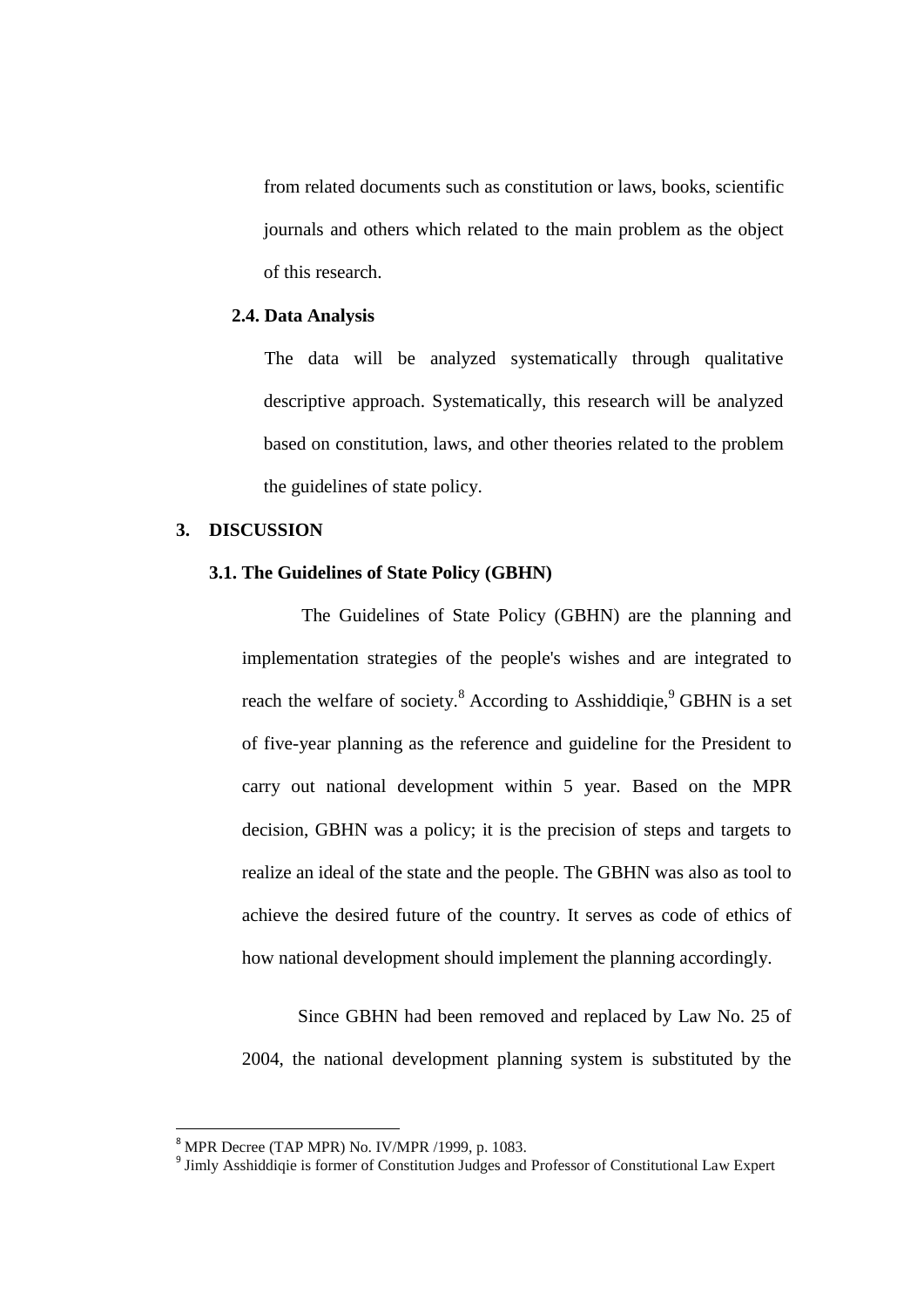Long-Term Development Plan (RPJP). The RPJP has the time frame of 20 years but it is divided into short-term and medium-term planning.

### **3.2. The Legal Basis of The Government Planning**

As a developing country, Indonesia is currently working for economic development. Economic development also includes development in the fields of politics, economy, social, culture, defence and security because national development is defined as a series of sustainable development efforts, covering all aspects of community life and state.

National development is conducted with the aim to create a just and prosperous society on material and spiritual based on Pancasila and the 1945 Constitution. The National development also has a foundation for implementing the development plans. Among the foundations for the implementation are:

- 1. Pancasila as the foundation of ideology of state,
- 2. The 1945 Constitution as the constitutional foundation,
- 3. GBHN, MPR Decision No. IV/MPR/1999 which was amended by Law No. 25 of 2004 on National Development Planning System

# **3.3. National Development Planning before and after the fourth amendment 1945 Constitution**

The constitutional amendment in the history of the nation of Indonesia provided fundamental changes to the process of preparing the national development direction. It is based on political changes in the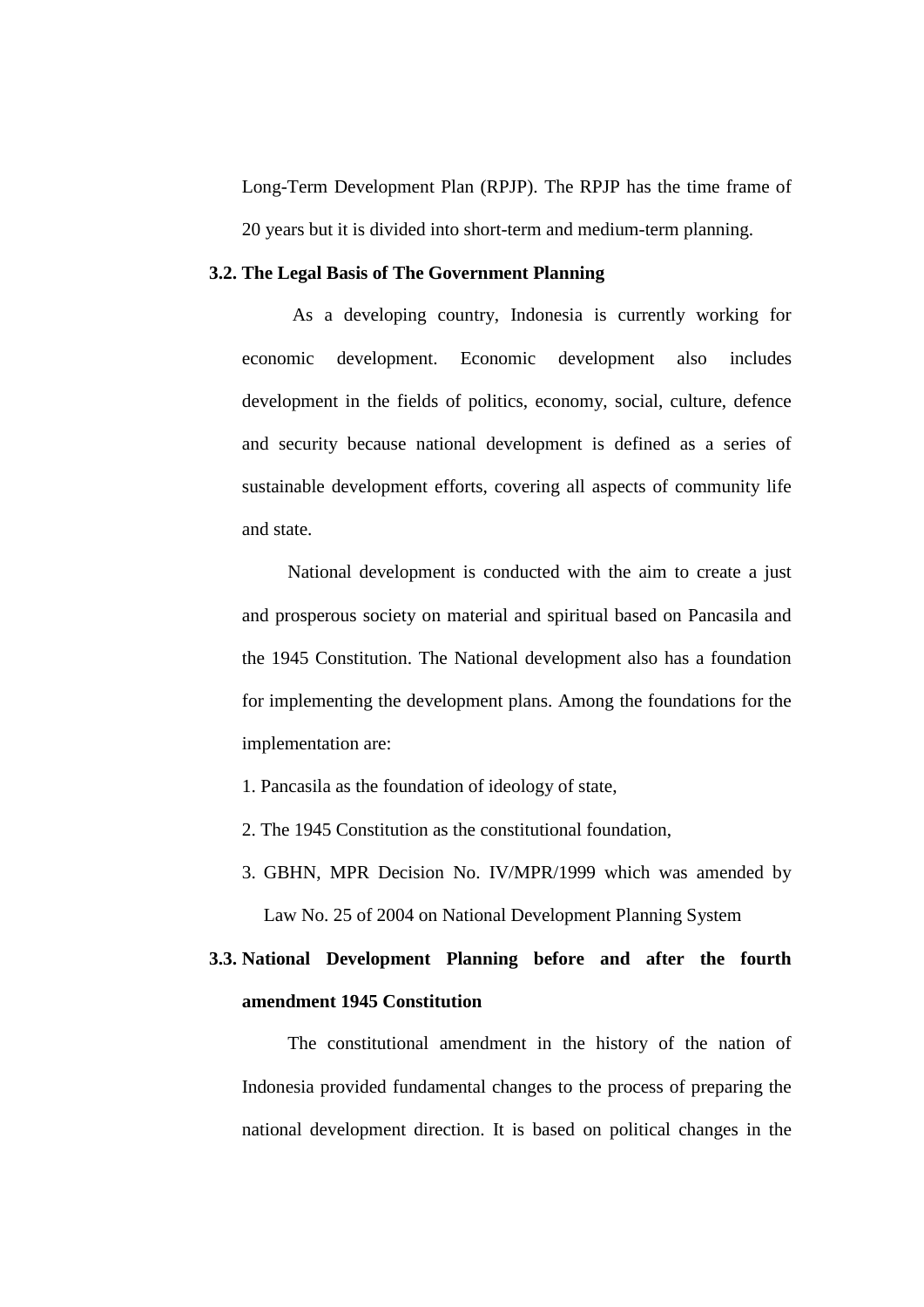history of the Indonesian state between democratic politics and authoritarian politics. The political changes have caused legal aspect not only about changes in the law, but also changes in the higher laws and regulations of the MPR and the 1945 Constitution. The amendment of the 1945 Constitution would change the institutional system of the state including the status of the MPR which would have an impact on the loss of the MPR's authority to make the GBHN.<sup>10</sup>

The legal basis of the 1945 Constitution amendement is based on article 1 (3) of the 1945 Constitution of the Republic of Indonesia which states: "the Indonesian state is a state law" meaning that the 1945 Constitution becomes the basis of all the provisions of the legislation.<sup>11</sup> As a state of law, Indonesia directs its national development to protect the rights of citizens to achieve justice, prosperity and legal guarantees and legal equality for every citizen. The purpose of the establishment of the state of Indonesia is given in the preamble of the 1945 Constitution of the fourth paragraph as follows:

- 1. Protect the entire nation of Indonesia and the entire blood spill Indonesia
- 2. Promote public welfare
- 3. Educate of the nation

 $\overline{a}$ 

<sup>10</sup> Moh. Mahfud MD, 2017, *Politik Hukum di Indonesia*, Jakarta, Rajawali Pers, p. 375-377.

<sup>&</sup>lt;sup>11</sup> Erna Ratnaningsih, Perbedaan Tujuan dan Arah Pembangunan Hukum Nasional Sesudah dan Sebelum Amandemen UUD 1945, accessed on March, 02, 2018, *[http://business](http://business-law.binus.ac.id/2017/08/27/perbedaan%20tujuan-dan-arah-pembangunan-hukum-nasional-sebelum-dan-sesudah-amandemen-uud%201945/#_edn1)[law.binus.ac.id/2017/08/27/perbedaan tujuan-dan-arah-pembangunan-hukum-nasional-sebelum](http://business-law.binus.ac.id/2017/08/27/perbedaan%20tujuan-dan-arah-pembangunan-hukum-nasional-sebelum-dan-sesudah-amandemen-uud%201945/#_edn1)[dan-sesudah-amandemen-uud 1945/#\\_edn1](http://business-law.binus.ac.id/2017/08/27/perbedaan%20tujuan-dan-arah-pembangunan-hukum-nasional-sebelum-dan-sesudah-amandemen-uud%201945/#_edn1)*, at 5.46 p.m.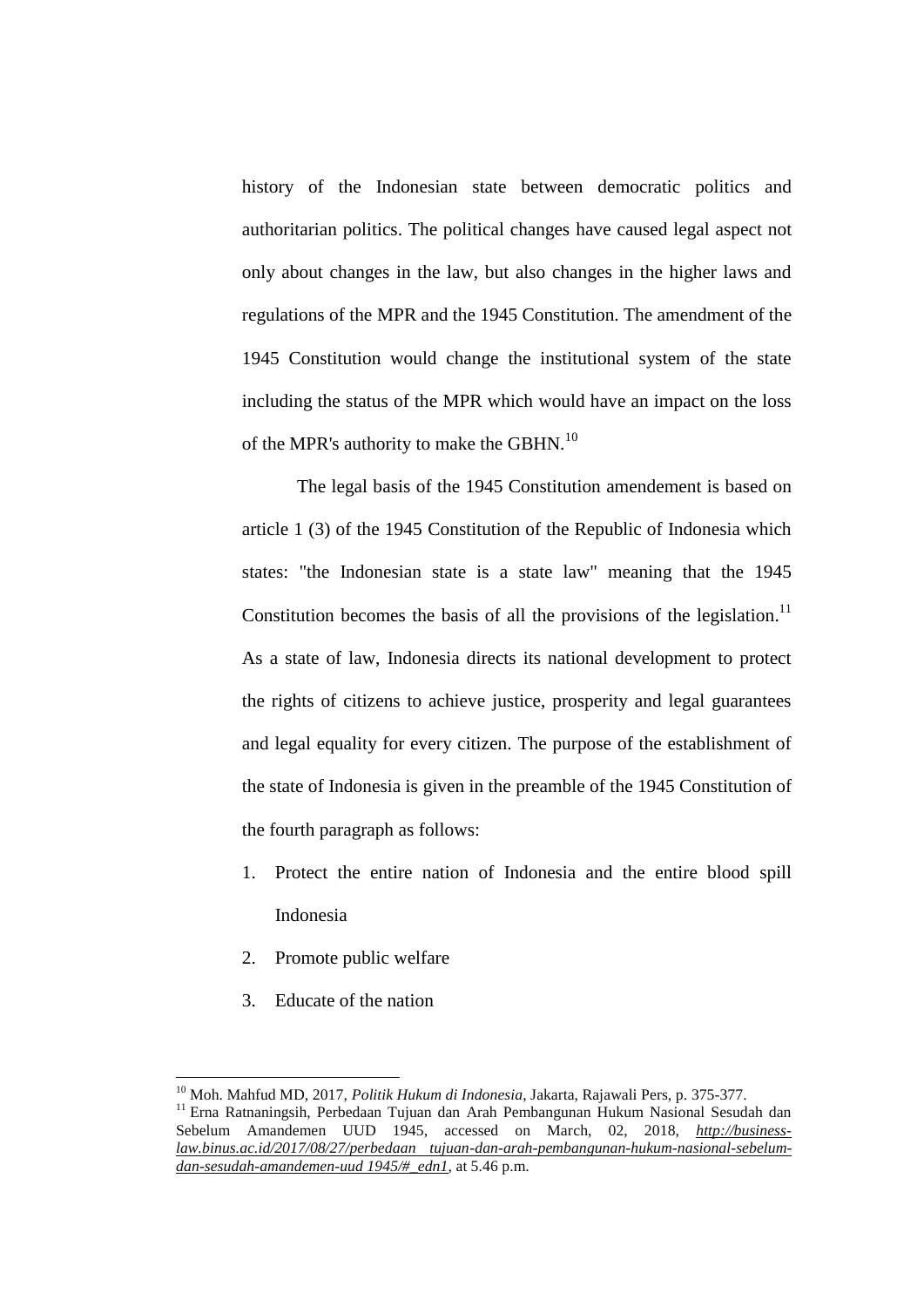4. Carry out a world order based on freedom, eternal peace and social justice

To achieve these objectives, the national development should be carried out gradually and continuously. Prior to the fourth amendment of the 1945 Constitution, the direction of national development was established through the guidelines of state policy. After the amendment of the 1945 Constitution, development planning to ensure the achievement of state objectives were regulated through the national development planning system with the issuance of Law No. 25 of 2004 on National Development Planning System which regulates the National Long Term Development Plan. GBHN and RPJPN were essentially the same as guidelines for Indonesian development direction both central and local government.

Changes in the legal basis in national development planning as a substitute for the GBHN after the amendment of the 1945 Constitution caused many pros and cons in the community. With the abolition of GBHN, some parties assess the consistency and continuity have not running well. They had not applied well because the development planning was only mentioned in the law. Laws on national development planning system and the underlying legislation, which development planning, were deemed incapable of ensuring the sustainability and harmony of development between central and regional governments.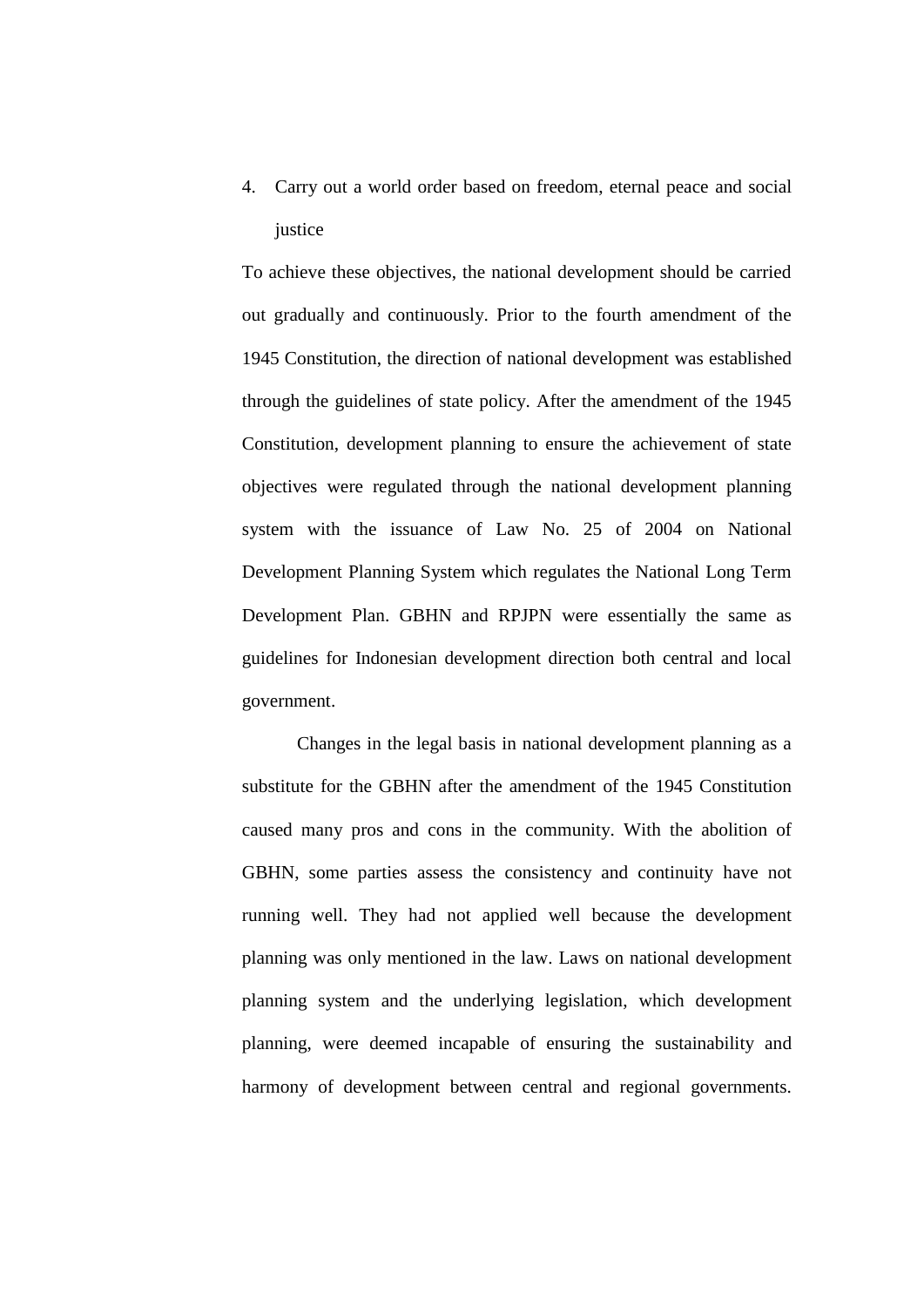These ideas led to the discourse of the revitalization of the more easily understood GBHN to run the national law development for the present.

In the academic texts compiled by the Indonesian Rector Forum 2014, Niki Lukviarman, Professor and Head of Doctoral Program of Andalas University, stated that GBHN was different from Long Term Development Plan. GBHN was a development ideology strategy, while RPJP is a technocratic development strategy. The difference between the guidelines of state policy and the RPJP is very basic. The state's point is ideological while the RPJP poiny is technocratic. The urgency GBHN was a direction for national development while RPJP contains about the elaboration of national development direction which contains the priority of development work that is "technocratic and pragmatic".

Then Niki Lukviarman said the GBHN are dynamic and holistic because they were discussed every five years by all MPR members representing all Indonesian people. This is different from the RPJP that is more likely to be static because it is in the form of law so that it has the potential to shackle the development planning in the next period of government.

Elfindri highlighted some weaknesses of the national development planning system that took place since the reform era where development plans were formulated based on the vision and mission of the presidential candidate during the presidential election campaign so as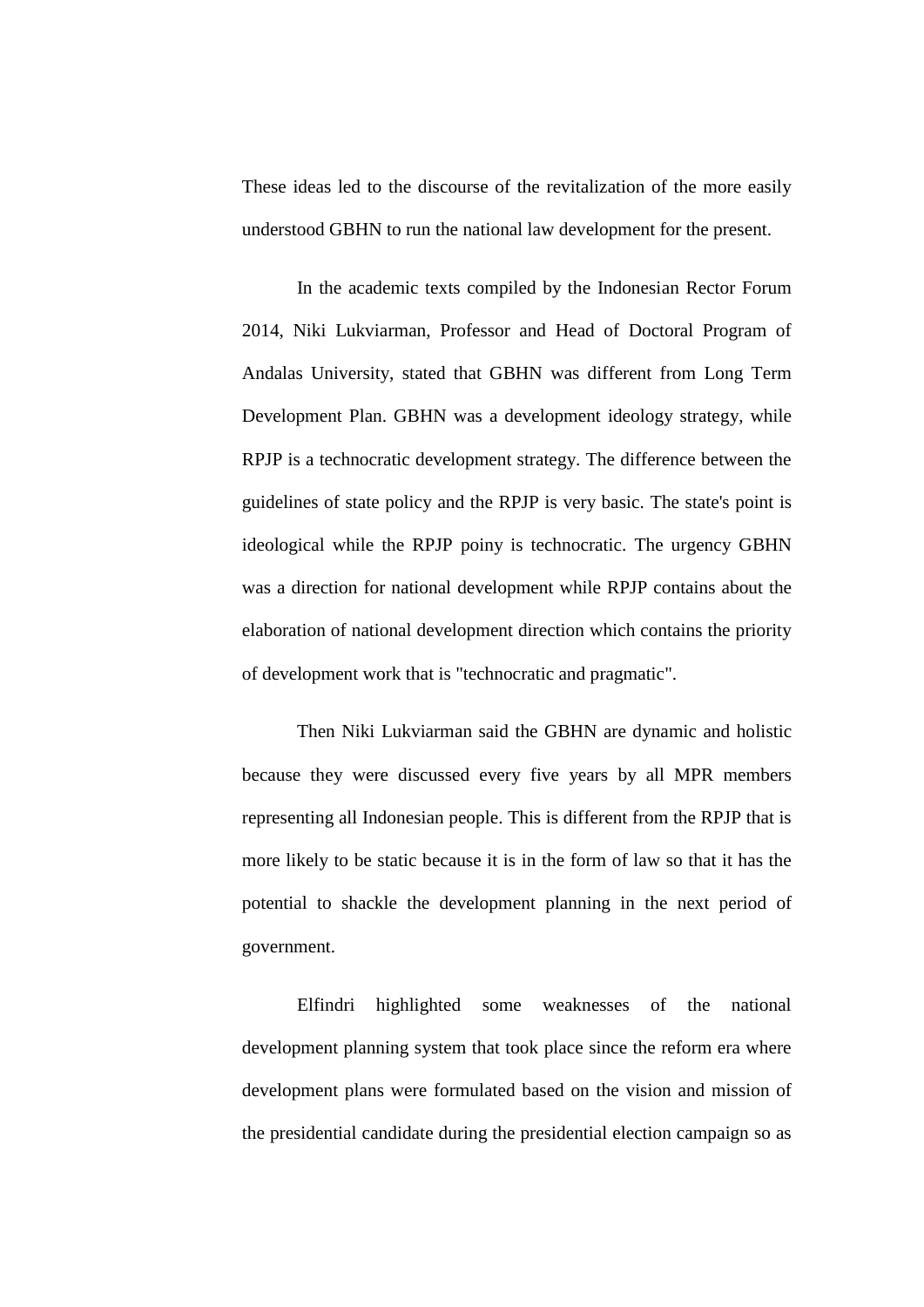to focus more on medium-term development planning rather than long term. In addition, the vision and mission are limited to the campaign team and do not focus on how the country is built in the long term. As a result, development plans of reform-era have frequently unsustainable.<sup>12</sup>

To carry out the national development, the GBHN was created in 1993. The carefully planned development of the law should be directed to establish a modern national legal order with reference to the ideals of Pancasila law which are capable of providing an efficient and responsive legal framework and rules for the implementation present and future life. The Indonesian National Law Order must contain features:<sup>13</sup>

- 1. National and archipelagic insight,
- 2. Able to accommodate the legal awareness of regional ethnic groups and religious beliefs,
- 3. As far as possible is written and unified,

 $\overline{a}$ 

- 4. Be rational that includes rationality-efficiency, rationality-fairness *(redelijkheid*), rationality-principle and rationality-value,
- 5. Procedural rules that ensure transparency that enables rational review of government decision-making processes,
- 6. Responsive to the development of community aspirations and expectations.

 $12$  Advertorial, Seharusnya MPR Kembali Berwenang Menetapkan GBHN, accessed on March, 03, 2018, taken from *[http://www.tribunnews.com/mpr-ri/2016/06/21/seharusnya-mpr-kembali](http://www.tribunnews.com/mpr-ri/2016/06/21/seharusnya-mpr-kembali-berwenang-menetapkan-gbhn)[berwenang-menetapkan-gbhn](http://www.tribunnews.com/mpr-ri/2016/06/21/seharusnya-mpr-kembali-berwenang-menetapkan-gbhn)*, 1.30 p.m.

<sup>13</sup> Sunaryati Hartono, 1991, *Politik Hukum Menuju Satu Sistem Hukum Nasional*, Bandung, Citra Aditya Bakti, p. 3.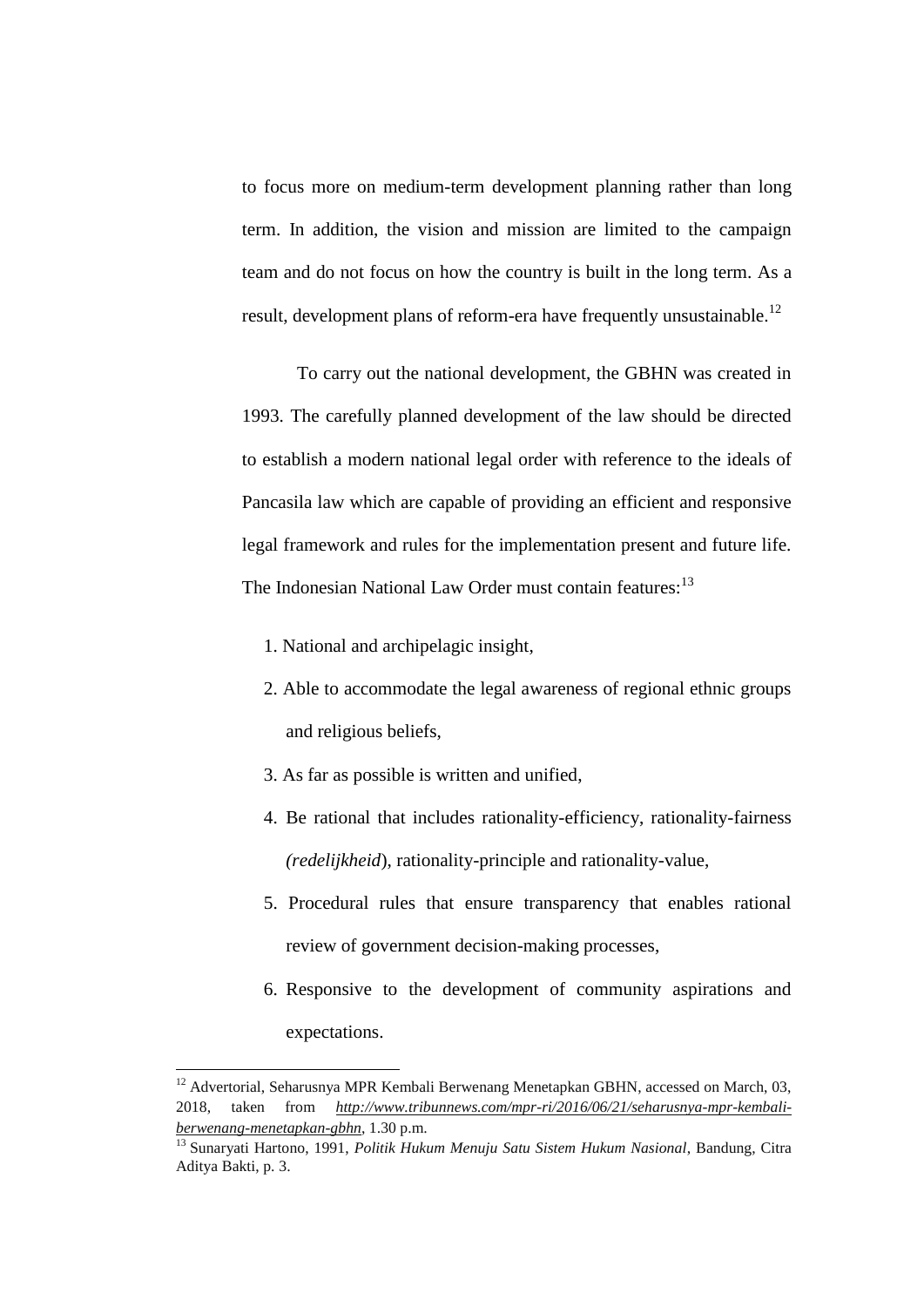While the National Development Planning System contained in Article 2 paragraph (4) of Law No: 25 of 2004 on National Development Planning System aims to:

- 1. Support coordination among development actors,
- 2. Ensure the creation of integration, synchronization and synergy both between regions, between spaces, between government functions and between the Central and Regional Governments,
- 3. Ensure linkages and consistency between planning, budgeting, implementation and oversight,
- 4. Optimize community participation and,
- 5. Ensure the achievement of the use of resources efficiently, effectively, equitably and sustainably.

There are similarities and differences of the purpose of national development planning before and after the political reform. The equation is responsive and optimizes community participation. While the fundamental differences in the GBHN is formal with a focus on the rule of law in the form of written, unified and procedural mechanisms in the decision-making process. SPPN focuses on the coordination between development actors between the Central and Regional and ensures the achievement of efficient, effective, equitable and sustainable use of resources.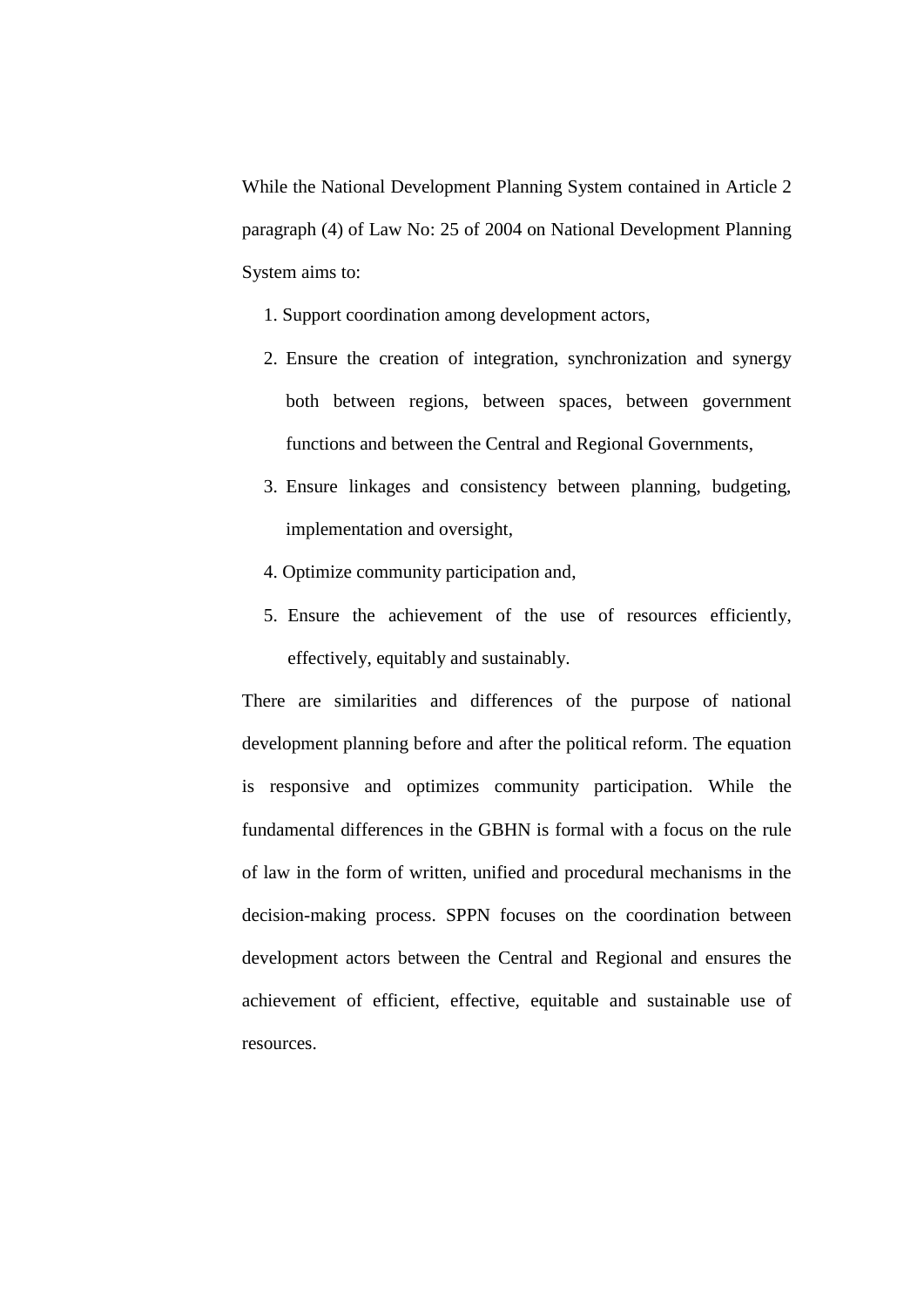# **3.4. Rethinking the Guidelines of State Policy (GBHN) to Create Good Government Planning**

It is common that every organization, whether on a small or large scale, always needs a planning. The state is an organization too. When an organization (including a country) is not based on a mature, clear, measurable and planned planning pattern and concept, it is almost certain that the direction of the trip and its future is unclear. In the case of planning a country, especially Indonesia, the planning system that is built must be able to reach what the needs of the state and its citizens. Thus, the steps to reach the goal of the state are an on-going basis. Although the demands of the needs of a country are not the same from time to time, it should be understood as a form of the next step that is the main goal to be achieved by a country.<sup>14</sup>

In order to realize what has been outlined in the opening of the 1945 Constitution of the Republic of Indonesia as the goal of the country, the Indonesian nation had done a mature planning concept through the formation of GBHN in the past. GBHN became the bow in order to lead the way of travel and state for the next five years. The concepts contained in the GBHN were always updated every five years. The concept contained in the GBHN is then used as the basis for thinking and acting for the government in power in order to realize the general goals of the

 $\overline{a}$ 

<sup>14</sup> Janpatar Simamora, "Urgensi Keberadaan Gbhn Dalam Sistem Ketatanegaraan Republik Indonesia", *Jurnal Litigasi*, Vol. 17, No. 2, ISSN: 0853-7100, (November, 2016), p. 20-21.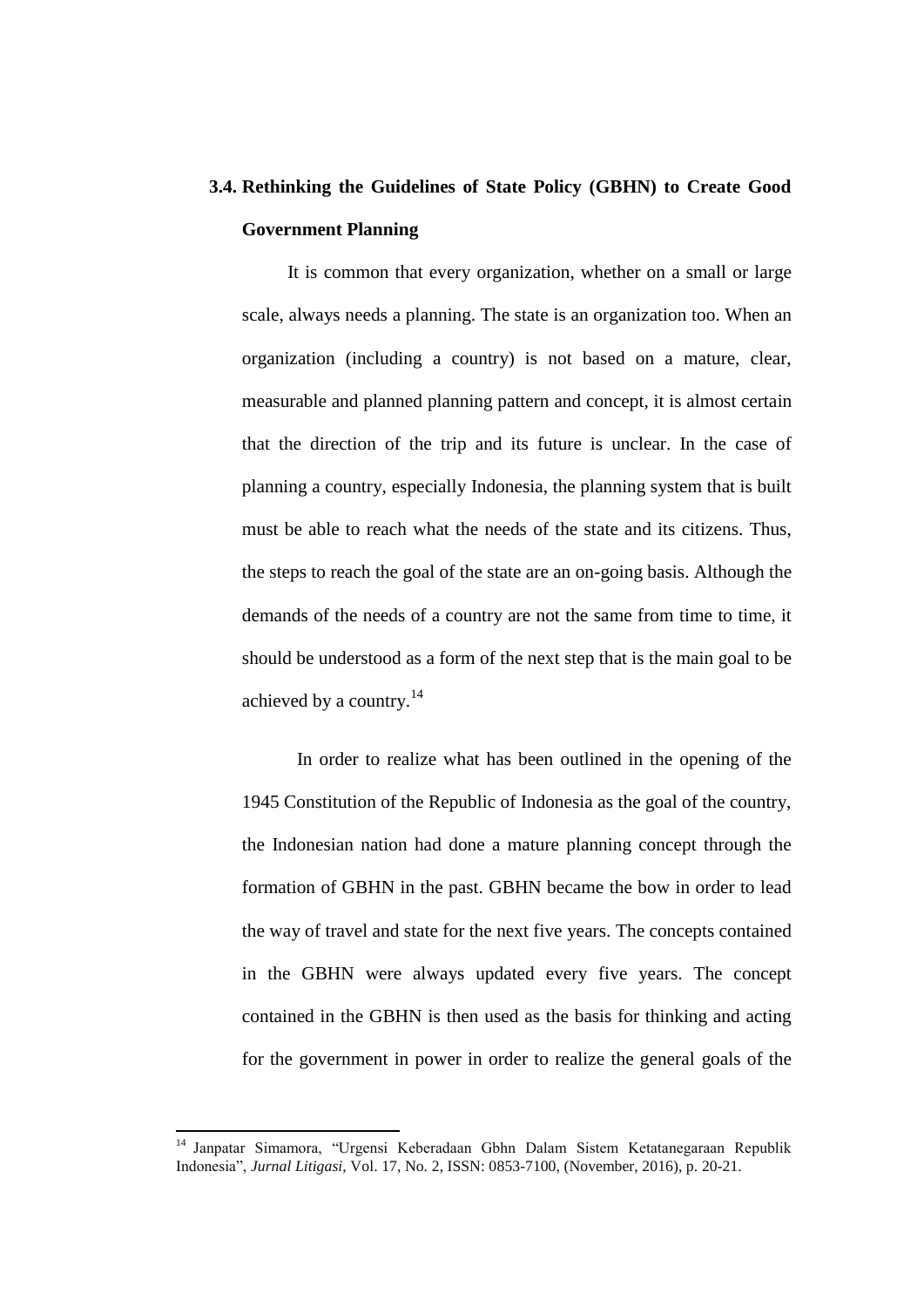Indonesian nation as set out in the Preamble of the 1945 Constitution of Indonesia.

In the discourse on the necessity of the state delivered by Ravik Rasidi, it is emphasized that the need for the GBHN becomes important for several reasons, namely: $15$ 

- 1. The historical reason that the effort of preparing GBHN has been basically done since the beginning of independence as part of the economic planning model mandated by Article 33 of the 1945 Constitution.
- 2. The legal reason, where the system is made to replace the state's role GBHN namely the national development planning system such as running ineffectively.
- 3. The political reason, where the solution to all problems experienced by Indonesia can't be searched from the outside. This nation can only move forward after this nation is able to recognize itself. With the direction of the state, the supervision of the road of development should also be stronger.
- 4. The social-economic reasons, where every development should be sustainable especially concerning infrastructure on a national scale. The absence of economic development purposes as

<sup>&</sup>lt;sup>15</sup> Ravik Karsidi, Inspirasi dan Gagasan Akademisi Peduli Bangsa Wacana Perlunya Haluan Negara, acessed on Monday, 12 March 2018, taken from *[https://uns.ac.id/id/uns](https://uns.ac.id/id/uns-berkarya/wacana-perlunya-haluan-negara.html)[berkarya/wacana-perlunya-haluan-negara.html](https://uns.ac.id/id/uns-berkarya/wacana-perlunya-haluan-negara.html)*, at 3.30 p.m.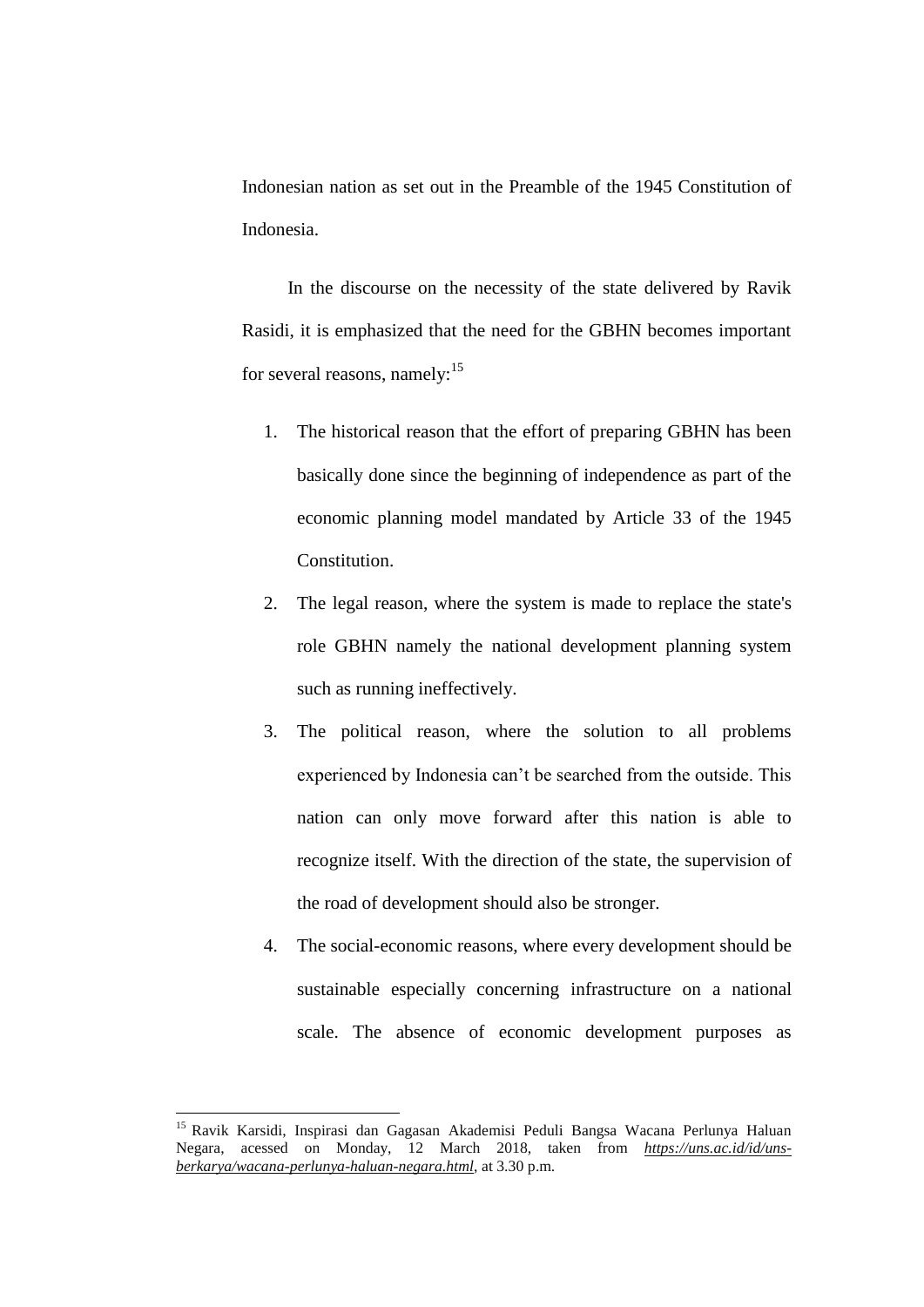mandated by the constitution is mainly due to the deviation of development from the spirit and soul of the constitution.

After the removal of GBHN which is a consequence of the removal of the MPR's authority in determining the GBHN, the concept of national development is legalized through the establishment of Law No. 25 of 2004 on National Development Planning System. It then mandates the existence of a state document on long-term planning for government journey in Indonesia.<sup>16</sup> In order to fulfil the mandate of Law No. 25 of 2004, Law No. 17 of 2007 on the National Long Term Development Plan (RPJPN) was established. The RPJPN law itself was born on the steps taken by the government that submitted the draft of the Draft Law on RPJPN for the years 2005-2025 to the DPR to be discussed together. However, in practice, the existence of Law No. 17 of 2007, including Law No. 25 of 2004, was not able to replace the existence of GBHN as a direction as well as a pointer for governing the wheels of government. In fact, the abolition of GBHN was the foundation for the birth of Law No.  $25$  of  $2004.<sup>17</sup>$ 

The weaknesses of Law No. 25 of 2004, especially in article 2, paragraph 4 which had a very broad goal, namely to optimize public participation. In development practice, society is sometimes still regarded

<sup>16</sup> Prayudi, "RJPN Tahun 2005-2025 Sebagai Landasan Pembanguan Politik Memperkuat Demokrasi", *Jurnal Konstitusi*, Vol. 4, No. 3, ISSN: 2442-2274, (September, 2007), p. 24. <sup>17</sup> Sumardi, "Keterkaitan Kebijakan Perencanaan Pembangunan dan Penganggaran Daerah",

*Jurnal of Rural and Development*, Vol. 1, No. 1, ISSN: 1978-9734, (February, 2010), p. 24.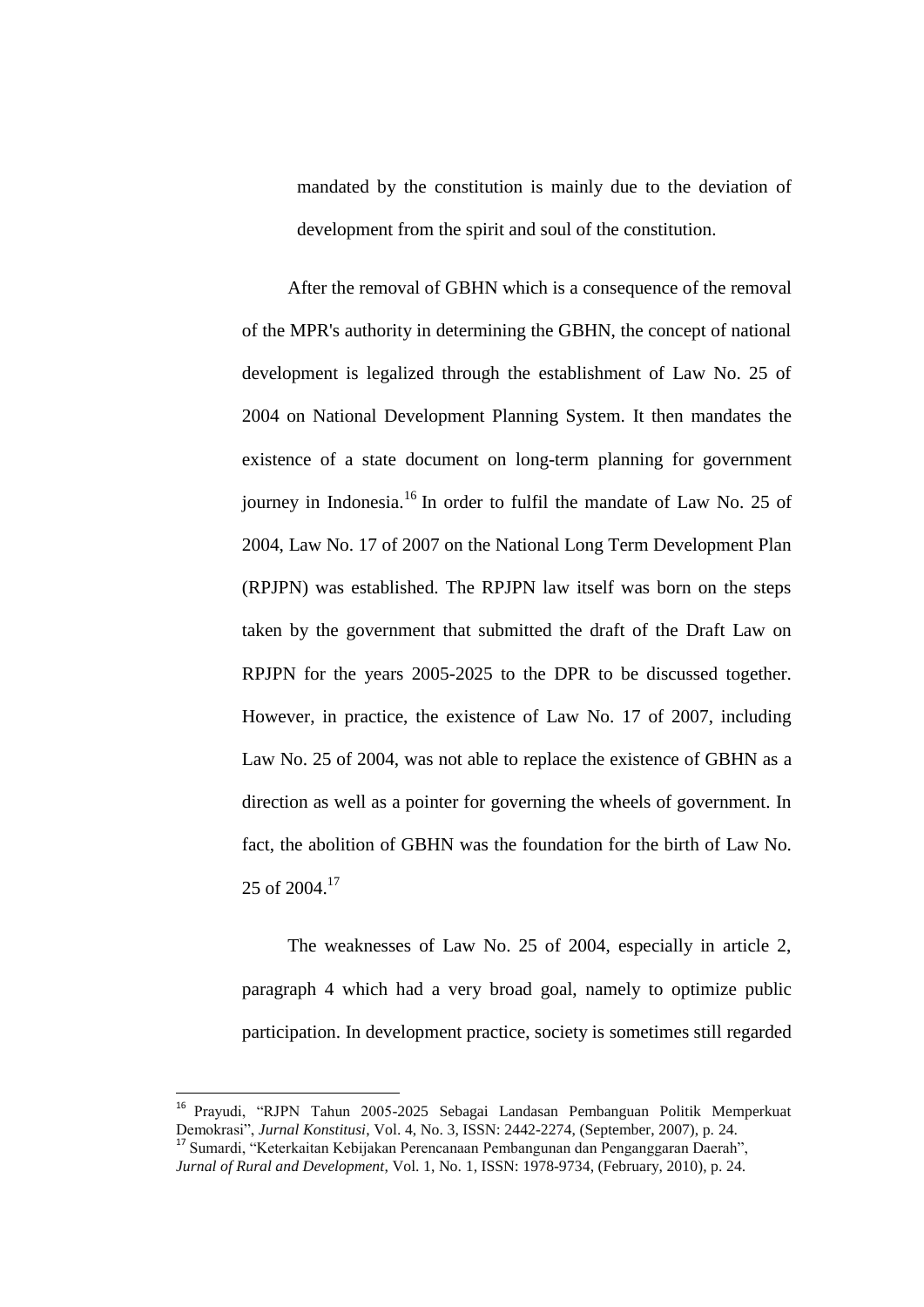as object not subject. The thinking of the government still considers the community should only be guided, not given instructions and do not need to be involved in the planning, although it concerns the interests of the community itself. Development should place the community as subjects given the space to be involved in the planning, formulation and implementation of the program or development planning. Furthermore, the main weaknesses that have been found in the national and regional development planning system are the lack of integration both of crosssectorial, inter-provincial and national, as well as between districts and cities. As a result, each development program is defined to be less mutually supportive of each other so that the expected synergies are less able to drive the national development process. It is evident that the development in Indonesia is not evenly distributed and also the number of some areas that still have low wages, lack of education, and the poverty rate is still high. it is because regional and national integration is not good.

This is the reason why the existence of GBHN as the direction of the organization of the country in the future is still needed. GBHN at the time of its enactment came from the MPR and then mandated to the president to be a reference and guidelines to running the national development. The advantages of GBHN was to have a clear pattern of development planning in determining the goals in development theory as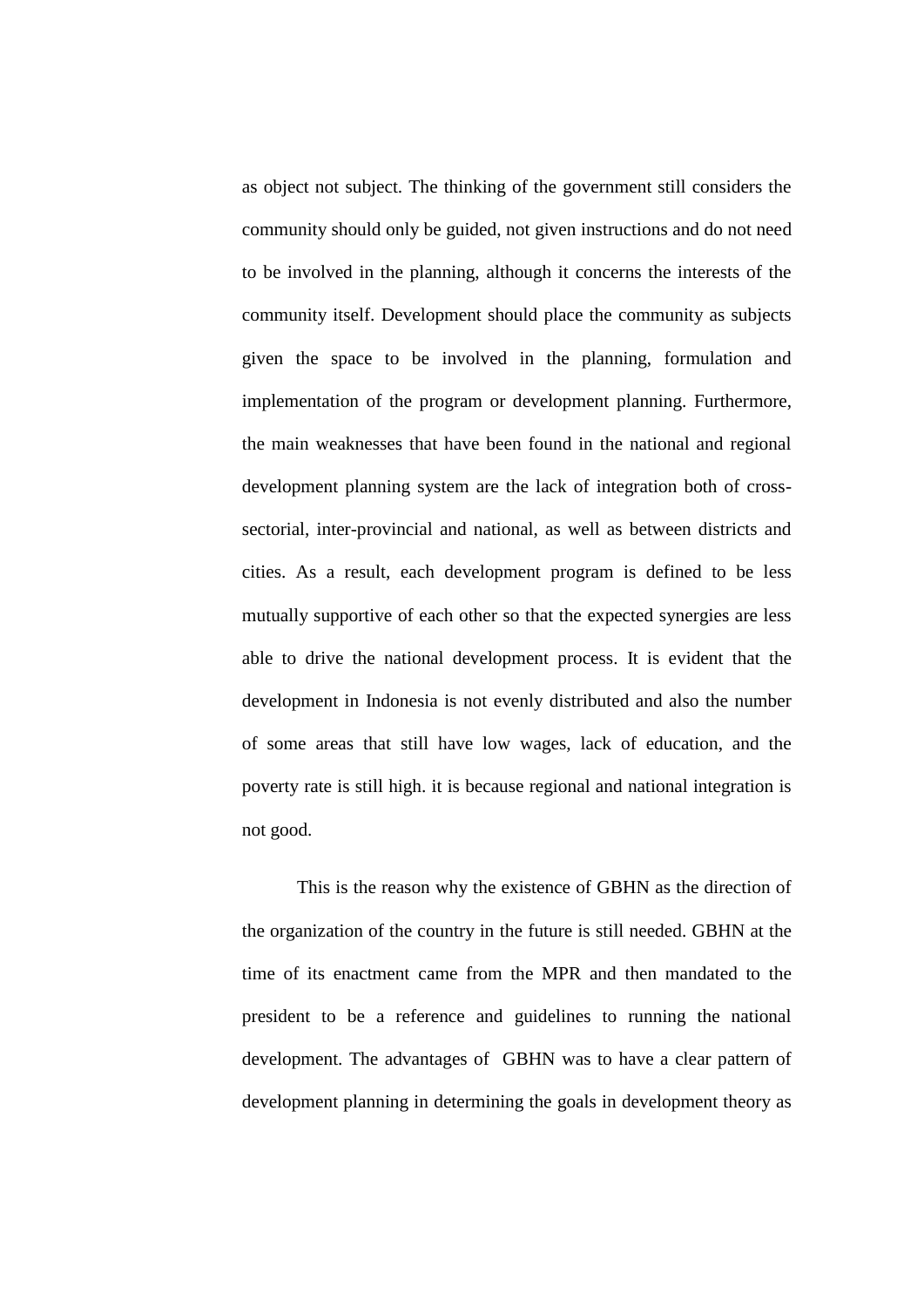a foundation, as well as stages to achieve development goals.<sup>18</sup> Also, if the GBHN was reinstated, the MPR had the authority to control whether GBHN had been properly implemented by state institutions, especially the president. Although the president is no longer responsible for the MPR, at least within the framework of GBHN, the president gives progress reports to the MPR.<sup>19</sup>

The importance of the existence of GBHN in the constitutional system of the Republic of Indonesia has made the Indonesian nation reconduct in-depth assessment of the effort to restore the authority of the MPR in determining the GBHN. The facts have shown that since the abolition of the GBHN, the direction of government has become less focused. In practice, since the abolition of the GBHN, the government from time to time only able to offer programs that is difficult to measure the success rate and seem to rely solely on the elected president's political program. As a consequence, the programs ae subject to change as the new president has his own new programs such as the change of president from SBY to Jokowi.in building infrastructure Susilo Bambang Yudhoyono (SBY) made Master plan of Acceleration and Expansion of

<sup>18</sup> Prabowo, Formula Baru, GBHN dan SPPN Perlu Sinergi, accessed on April, 27, 2018, taken from *[https://news.okezone.com/read/2016/04/18/512/1365813/formula-baru-gbhn-dan](https://news.okezone.com/read/2016/04/18/512/1365813/formula-baru-gbhn-dan-sppn-perlu-sinergi)[sppn-perlu-sinergi,](https://news.okezone.com/read/2016/04/18/512/1365813/formula-baru-gbhn-dan-sppn-perlu-sinergi)* at 4.20 p.m.

<sup>&</sup>lt;sup>19</sup> Suryanto, Kata pakar hukum jika MPR kembali tetapkan GBHN, accessed on April, 27, 2018, taken from *[https://www.antaranews.com/berita/568838/kata-pakar-hukum-jika-mpr-kembali](https://www.antaranews.com/berita/568838/kata-pakar-hukum-jika-mpr-kembali-tetapkan-gbhn)[tetapkan-gbhn,](https://www.antaranews.com/berita/568838/kata-pakar-hukum-jika-mpr-kembali-tetapkan-gbhn)* at 5.15 p.m.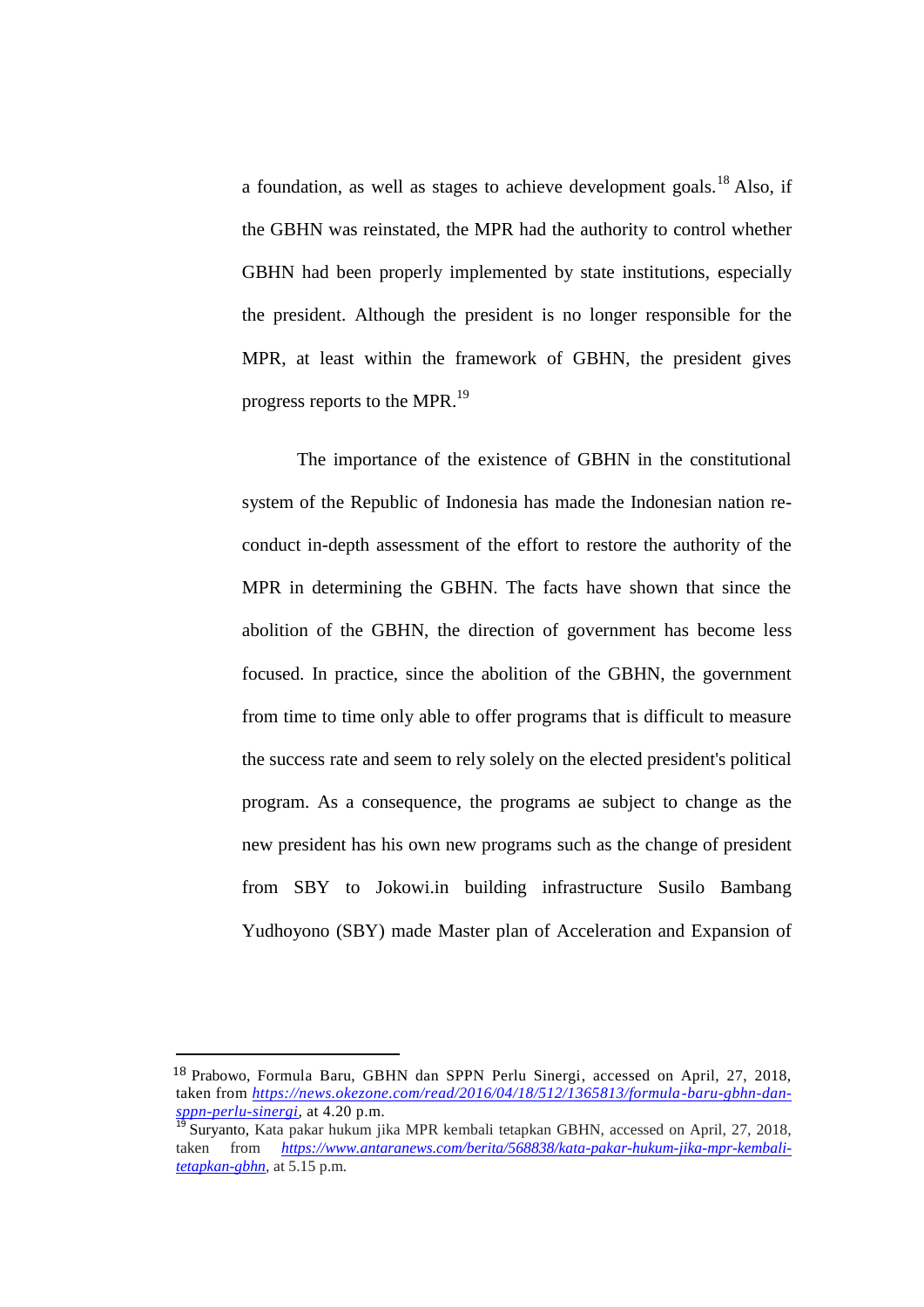Indonesia Economic Development (MP3EI) program but when Jokowi come to the power this master plan is left behind.<sup>20</sup>

In the period of the New Order government, a series of priority programs set forth in the GBHN had been manifested in the life of the nation and state, for example the concept of the development Trilogy.It was started from dynamic national stability, high economic growth, and equity of development. Indonesian people had also experienced food self-sufficiency. In such situation, the presence of GBHN became one of the important steps as guidelines the national development towards the ideals of reform, especially the ideals of the Indonesian nation as stated in the Preamble of the 1945 Constitution of Indonesia.

# **4. CONCLUSION AND SUGGESTION**

#### **4.1. Conclusion**

 $\overline{\phantom{a}}$ 

Based on the previous discussion in chapter four, the researcher comes to the conclusion that the existence of the GBHN in creating a good government planning is very important because it is the guideline of a state to direct the national development in accordance with Pancasila and the 1945 Constitution. After the  $4<sup>th</sup>$  amendment of the 1945 Constitution, the national development is no longer guided by the GBHN. It is guided by Law No. 25 of 2004 regarding National Development Planning System (SPPN). Therefore, this model of

<sup>&</sup>lt;sup>20</sup> Septian Deni, Program Infrastruktur Jokowi dan SBY, accessed on May, 13, 2018, taken from [https://www.liputan6.com/bisnis/read/2851372/program-infrastruktur-jokowi-vs-sby-mana-yang](https://www.liputan6.com/bisnis/read/2851372/program-infrastruktur-jokowi-vs-sby-mana-yang-lebih-realistis)[lebih-realistis,](https://www.liputan6.com/bisnis/read/2851372/program-infrastruktur-jokowi-vs-sby-mana-yang-lebih-realistis) at 7.45 p.m.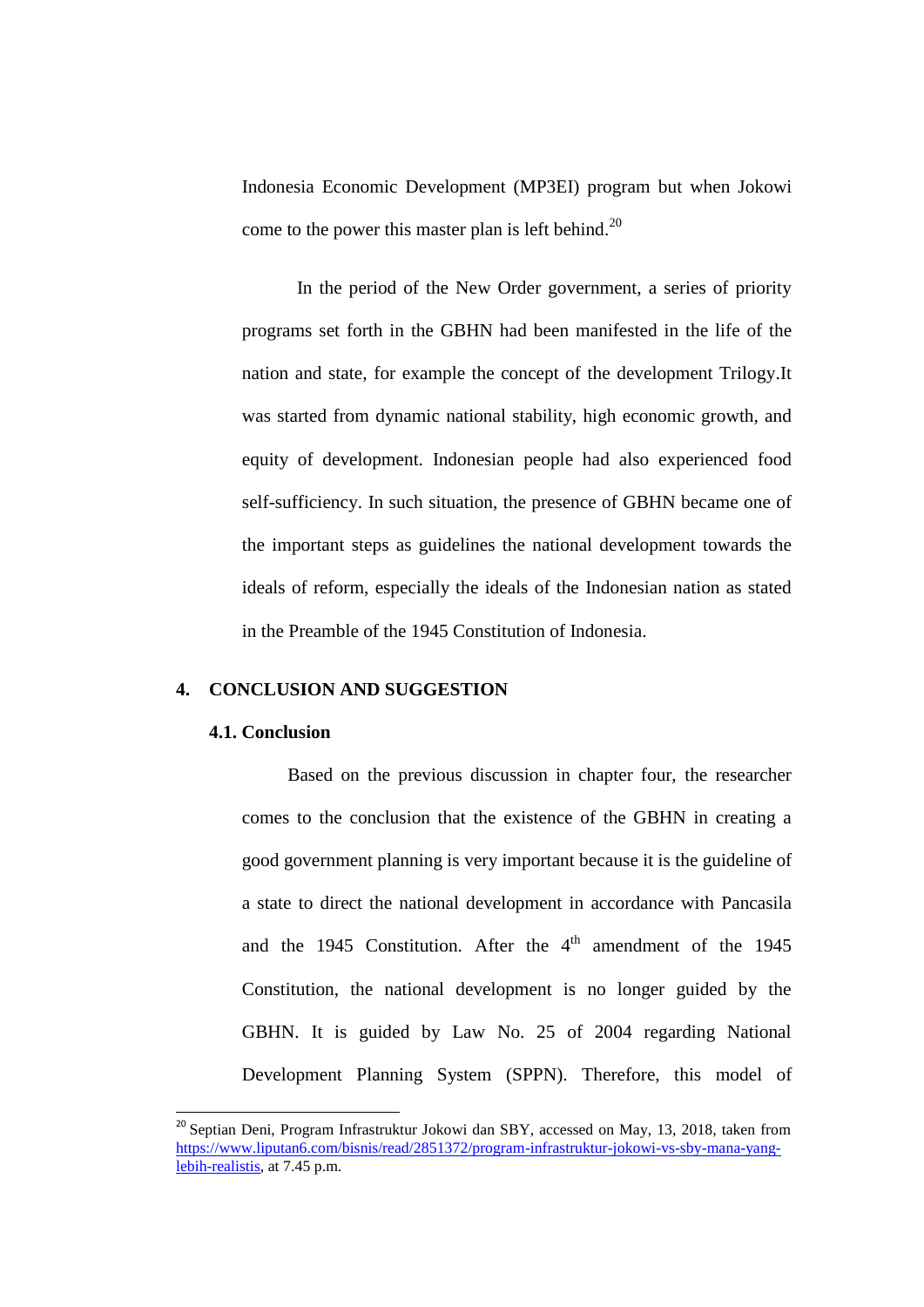guidelines depends on the new president and therefore it is subject to change as it depends on the interest of the elected president. To some extents, it may disturb the sustainability of national development.

## **4.2. Suggestion**

To overcome the problem of discontinuation of national guidelines

it is important to return to GBHN as the guideline of state. Accordingly,

the amendment of the 1945 Constitution is also necessary.

#### **REFERENCES**

#### **Books**

- Abdi Yuhana, 2013,"*Sistem Ketatanegaraan Indonesia",* Bandung, Fokus Media.
- Anne Both, 2001, *Pembangunan: Keberhasilan dan Kekurangan*, Jakarta, Gramedia pusaka.
- Denny Indrayana, 1997, *Tantangan Pembangunan di Indonesia*, Yogyakarta, UII press.
- Jimly Asshiddiqie, 2010, *Konstitusi dan Konstitusionalisme Indonesia*, Jakarta, Sinar Grafika.
- Lilis Rasjidi, 2003, *Hukum Sebagai Suatu Sistem,* Bandung, CV. Mandar Maju.
- Mahfud MD, 2001, *Politik Hukum di Indonesia* , Jakarta, Raja Grafindo Persada.
- Mahfud MD, 2017, *Politik Hukum di Indonesia*, Jakarta, Rajawali Pers.
- Mahmuzar, 2010, "*Sistem Pemerintahan Indonesia Menurut UUD 1945 Sebelum Dan Sesudah Amandemen*"*,* Bandung, Nusamedia.
- Moh. Kusnardi, 1980, *Hukum Tata Negara Indonesia*, Jakarta, CV Cahaya Bakti.
- R.E. Elson, 2001, *Suharto Sebuah Biografi Politik,* Jakarta, Pustaka Minda Utama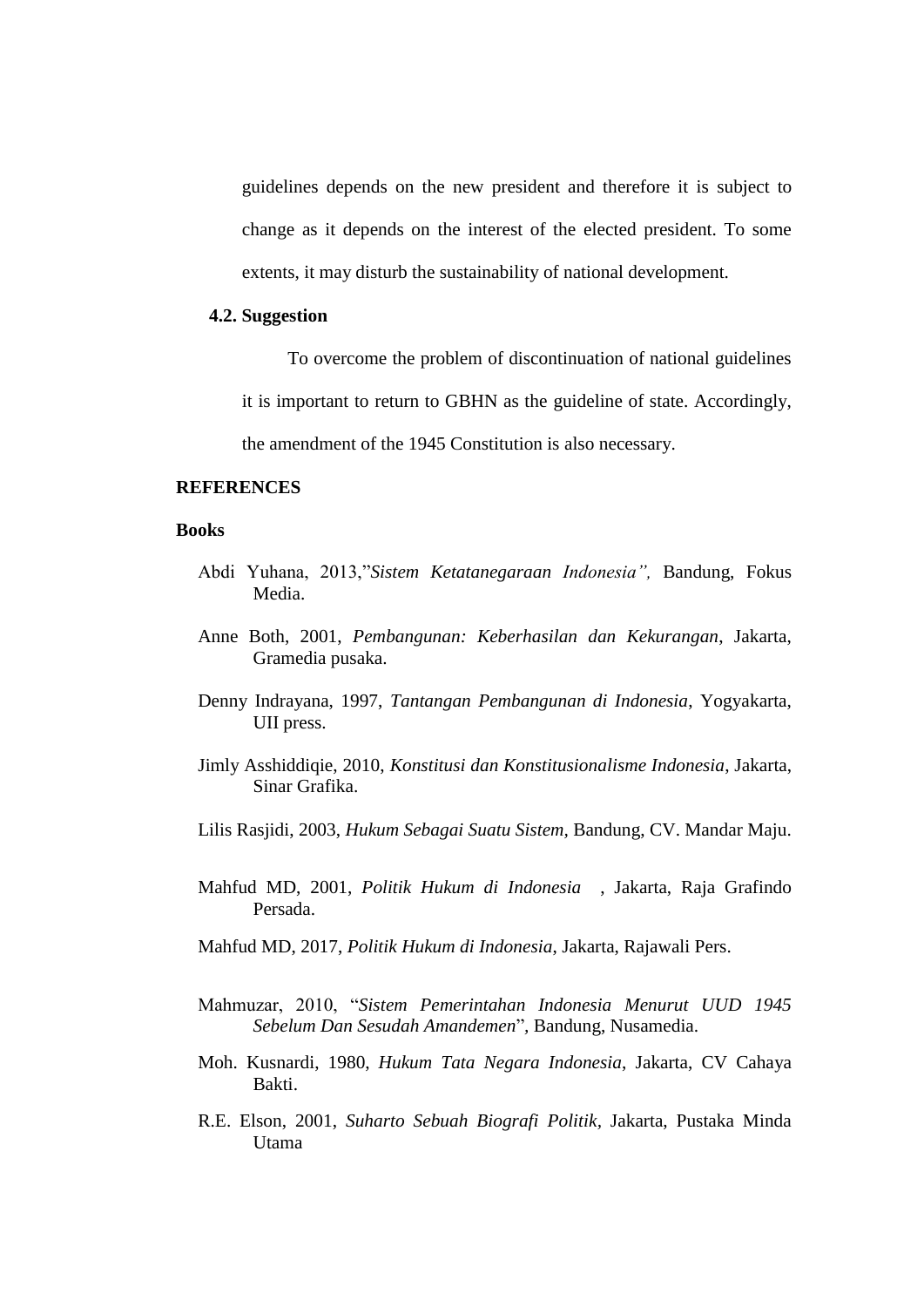- Shidarta, 2006, *Karakteristik Penalaran Hukum Dalam Konteks Ke-Indonesiaan*, Jakarta, CV. Utomo.
- Sunaryati Hartono, 1991, *Politik Hukum Menuju Satu Sistem Hukum Nasional*, Bandung, Citra Aditya Bakti.

#### **Journals**

- Armen Yasir, "Perbandingan Perencanaan Pembangunan Nasional Sebelum Dan Sesudah Amandemen Undang-Undang Dasar 1945*"*, *Fiat Justisia,*  Vol.9, No. 1, ISSN: 1978-5186, (March, 2015)
- Bahaudin, "Menghidupkan Kembali GBHN: Komparasi GBHN dan RPJPN Sebagai Kebijakan Politik Hukum Nasional dalam Bidang Pembangunan"*, Jurnal Keamanan Nasional,* Vol. III, No. 1, (May, 2017).
- Imam Subkhan, "GBHN dan Perubahan Perencanaan Pembangunan di Indonesia", *Jurnal Aspirasi*, Vol. 5, No. 2, ISSN: 196-223, (December, 2014).
- Janpatar Simamora, "Urgensi Keberadaan Gbhn Dalam Sistem Ketatanegaraan Republik Indonesia", *Jurnal Litigasi*, Vol. 17, No. 2, ISSN: 0853-7100, (November, 2016).
- Prayudi, "RJPN Tahun 2005-2025 Sebagai Landasan Pembanguan Politik Memperkuat Demokrasi", *Jurnal Konstitusi*, Vol. 4, No. 3, ISSN: 2442- 2274, (September, 2007).
- Siti Marwiyah, *"*Garis-Garis Besar Haluan Negara Sebagai Penentu Arah dan Strategi Rencana Pembangunan Indonesia: *Rechtidee Jurnal Hukum*, Vol. 9, No. 1, ISSN: 1907 5790, (June, 2014).
- Syahroni, "Pemikiran Tentang Pembangunan Nasional Jangka Panjang Tahap II", *Jurnal PWK,* (December, 2010).
- Sumardi, "Keterkaitan Kebijakan Perencanaan Pembangunan dan Penganggaran Daerah", *Jurnal of Rural and Development*, Vol. 1, No. 1, ISSN: 1978-9734, (February, 2010).
- Titik Triwulan, 2010, *Konstruksi Hukum Tata Negara Indonesia Pasca-Amandemen UUD 1945,* Jakarta, Kencana.
- Yessi, "Perbandingan Perencanaan Pembangunan Nasional Sebelum Dan Sesudah Amandemen Undang-Undang Dasar 1945", *Fiat Justisia Jurnal Ilmu Hukum,* Vol. 9, No. 1, (March, 2015), ISSN: 1978-5186.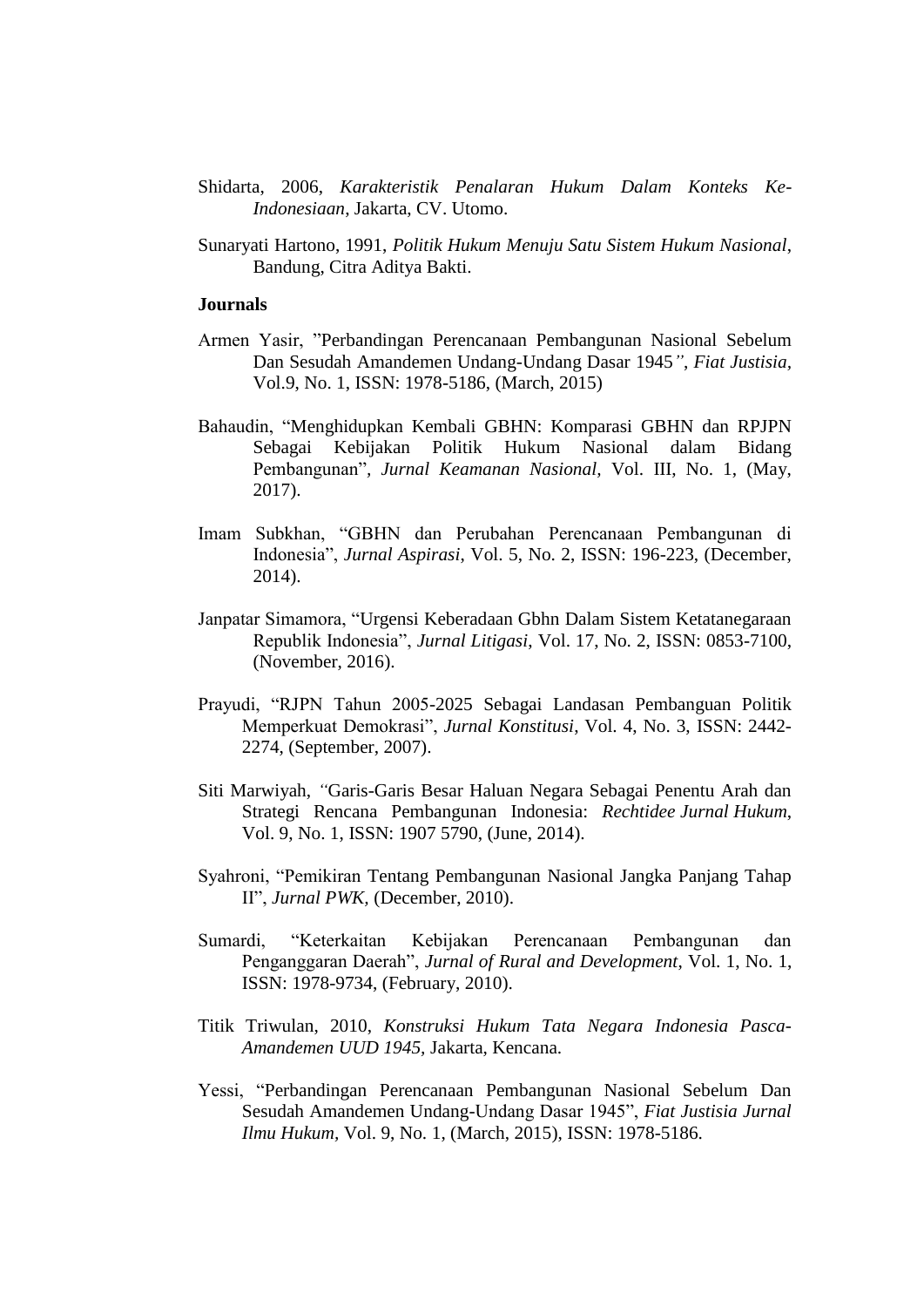#### **Legislations**

Law No. 25 of 2004 on Planning System National development.

Law No. 12 of 2011 on the Regulations of Legislation

Law No. 17 of 2017 on the National Long-term Development Planning

Law No. 42 of 2008 on General Election of President and Vice President.

The 1945 Constitution Republic of Indonesia before Amendment

#### **Internet**

- Advertorial, "Seharusnya MPR Kembali Berwenang Menetapkan GBHN", available at: *[http://www.tribunnews.com/mpr-ri/2016/06/21/seharusnya](http://www.tribunnews.com/mpr-ri/2016/06/21/seharusnya-mpr-kembali-berwenang-menetapkan-gbhn)[mpr-kembali-berwenang-menetapkan-gbhn](http://www.tribunnews.com/mpr-ri/2016/06/21/seharusnya-mpr-kembali-berwenang-menetapkan-gbhn)*, accessed on March, 03, 2018 at 1.30 p.m.
- AR, ["Strategi Optimalisasi Pelaksanaan Pengendalian Dan Evaluasi](http://www.bangda.kemendagri.go.id/opini/baca_opini/1023/strategi_optimalisasi_pelaksanaan_pengendalian_dan_evaluasi_perencanaan_pembangunan_daerah_dalam_mewujudkan_penyelenggaraan_pemerintahan_daerah_yang_baik)  [Perencanaan Pembangunan Daerah Dalam Mewujudkan](http://www.bangda.kemendagri.go.id/opini/baca_opini/1023/strategi_optimalisasi_pelaksanaan_pengendalian_dan_evaluasi_perencanaan_pembangunan_daerah_dalam_mewujudkan_penyelenggaraan_pemerintahan_daerah_yang_baik)  [Penyelenggaraan Pemerintahan Daerah Yang Baik"](http://www.bangda.kemendagri.go.id/opini/baca_opini/1023/strategi_optimalisasi_pelaksanaan_pengendalian_dan_evaluasi_perencanaan_pembangunan_daerah_dalam_mewujudkan_penyelenggaraan_pemerintahan_daerah_yang_baik), available at: *[http://www.bangda.kemendagri.go.id/opini/baca\\_opini/1023/strategi\\_opt](http://www.bangda.kemendagri.go.id/opini/baca_opini/1023/strategi_optimalisasi_pelaksanaan_pengendalian_dan_evaluasi_perencanaan_pembangunan_daerah_dalam_mewujudkan_penyelenggaraan_pemerintahan_daerah_yang_baik) [imalisasi\\_pelaksanaan\\_pengendalian\\_dan\\_evaluasi\\_perencanaan\\_pemb](http://www.bangda.kemendagri.go.id/opini/baca_opini/1023/strategi_optimalisasi_pelaksanaan_pengendalian_dan_evaluasi_perencanaan_pembangunan_daerah_dalam_mewujudkan_penyelenggaraan_pemerintahan_daerah_yang_baik) [angunan\\_daerah\\_dalam\\_mewujudkan\\_penyelenggaraan\\_pemerintahan\\_](http://www.bangda.kemendagri.go.id/opini/baca_opini/1023/strategi_optimalisasi_pelaksanaan_pengendalian_dan_evaluasi_perencanaan_pembangunan_daerah_dalam_mewujudkan_penyelenggaraan_pemerintahan_daerah_yang_baik) [daerah\\_yang\\_baik#,](http://www.bangda.kemendagri.go.id/opini/baca_opini/1023/strategi_optimalisasi_pelaksanaan_pengendalian_dan_evaluasi_perencanaan_pembangunan_daerah_dalam_mewujudkan_penyelenggaraan_pemerintahan_daerah_yang_baik)* 2018 acessed on December, 15, 2018 at 3.35 p.m.

Badan Pusat Statistik, "Persentase Penduduk Miskin Maret 2015 Mencapai 11,22 Persen", available at: *[https://www.bps.go.id/pressrelease/2015/09/15/1158/persentase](https://www.bps.go.id/pressrelease/2015/09/15/1158/persentase-penduduk-miskin-maret-2015-mencapai-11-22-persen.html)[penduduk-miskin-maret-2015-mencapai-11-22-persen.html](https://www.bps.go.id/pressrelease/2015/09/15/1158/persentase-penduduk-miskin-maret-2015-mencapai-11-22-persen.html)*, accessed on December, 14, 2018, at 09.47 a.m.

- Badan Pusat Statistik, "Persentase Penduduk Miskin Maret 2016 Mencapai 10,86 Persen", X available at: *[https://www.bps.go.id/pressrelease/2016/07/18/1229/persentase](https://www.bps.go.id/pressrelease/2016/07/18/1229/persentase-pendudukmiskin-maret-2016-mencapai-10-86-persen.html)[pendudukmiskin-maret-2016-mencapai-10-86-persen.html](https://www.bps.go.id/pressrelease/2016/07/18/1229/persentase-pendudukmiskin-maret-2016-mencapai-10-86-persen.html)*, accessed on December, 14, 2018, at 10.16 a.m.
- Bappenas, "Prioritas Pembangunan Nasional", available at: *[https://www.bappenas.go.id/files/7813/.../bab-ii-proiritas-pembangunan](https://www.bappenas.go.id/files/7813/.../bab-ii-proiritas-pembangunan-nasional.pdf)[nasional.pdf,](https://www.bappenas.go.id/files/7813/.../bab-ii-proiritas-pembangunan-nasional.pdf)* accessed on December, 12, 2018, at 12.45 a.m.
- Erna Ratnaningsih, "Perbedaan Tujuan dan Arah Pembangunan Hukum Nasional Sesudah dan Sebelum Amandemen UUD 1945, available at: